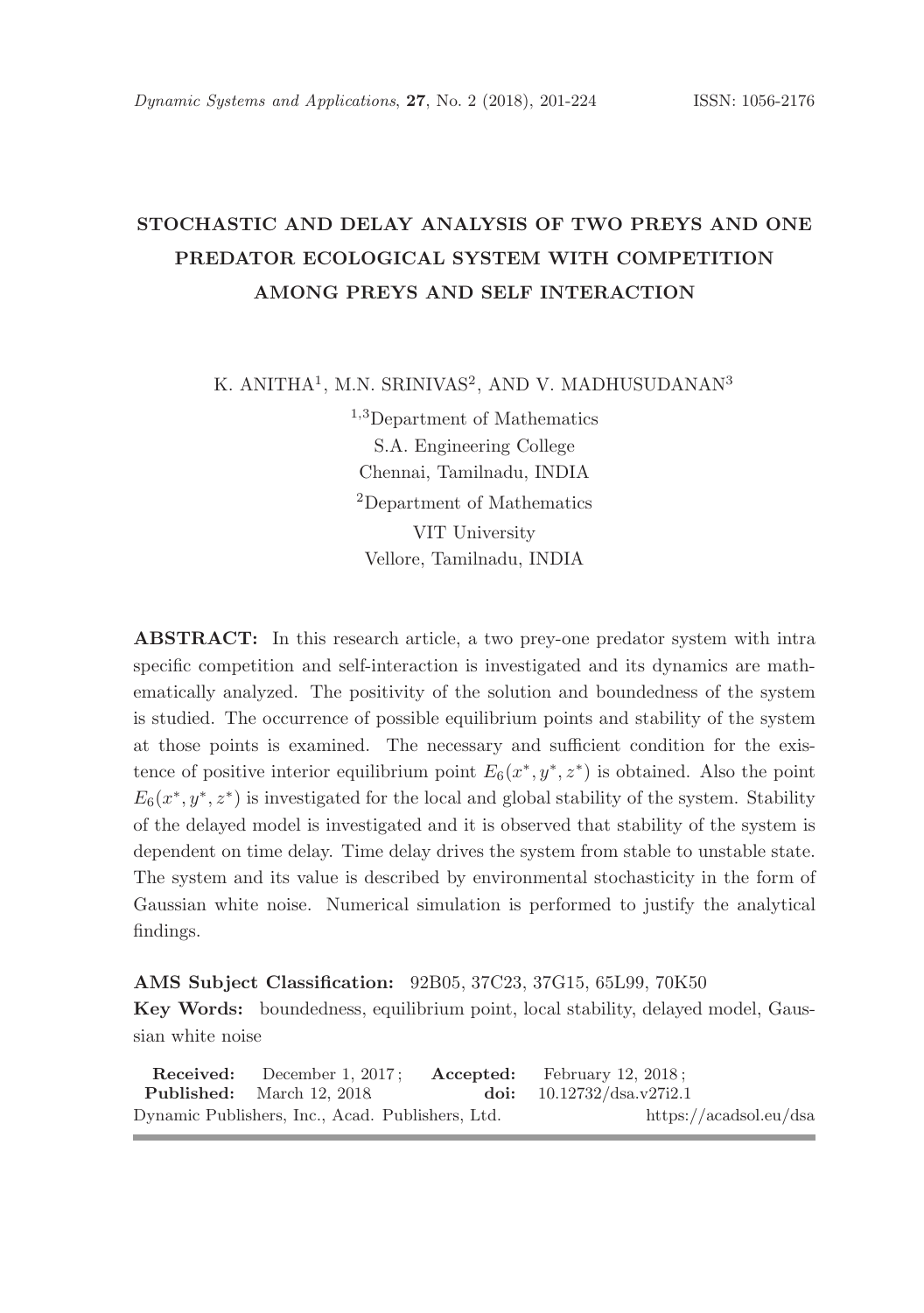### 1. INTRODUCTION

Mathematical modelling plays a vital role in many fields like ecological science, Applied Mathematics, Economics and Engineering Sciences. It plays a significant role in the novelty of various research works carried out by many scientists. It can simulate and simplify any sort of complex problems in to known tools and methodologies. In particular, by considering and studying dynamical system, modelling shows a suitable path for analysing and concluding some remarkable results effectively. In environmental ecology many authors simulated more structures with the help of modelling tools and studied in various dimensions among species. Mathematical modelling of interacting populations can provide valuable insights into variations of populations over time. Interaction of species may be in the form of competition, predation, parasitism, mutualism and prey-predator relationship. The interaction among species exists universally and so it is a very specific area of interest for mathematicians and biologists. These problems appear simple in the initial stage but are very challenging and complicated. Dynamical modelling of an ecological system is an evolving process. Ordinary differential equation has received significant attention from researchers after the innovative work of Lotka [4] and Volterra [42]. A systematic approach of the persuasive models and exposed discrepancies lead to necessary modification [5]. The basic Lotka-Volterra model was a milestone exploration in the study of predator-prey interaction. Functional response is known to be the key component and the heart of ecological modelling. Holling[7]-[8] classified the functional response into three kinds. In ecological models, the most commonly used functional responses are linear, hyperbolic and sigmoidal.

In author's knowledge, Parrish and Saila [18] were the first to propose a simple mathematical model for a two-prey and one-predator system, motivating the experimental results of Paine [32]. Fuji [22] showed the existence of globally stable limit cycle in the three species even when the equilibrium point is locally unstable.Klebanoff [1] showed the existence of chaotic behaviour in a three component food chain model consisting of one predator and two preys. Kumar [39] have investigated the harvesting of predator species predating over two preys. The constant harvesting rate is treated as control parameter and the system changes its stability to limit cycle, then harvesting exceeds a certain limit. Gakkar and Naji[35] have obtained the existence of chaotic dynamics in the food web comprising of two preys and predator without harvesting.Gakkar and Singh[37] studied the dynamics of food web consisting of two preys and a harvesting predator. They showed that density dependent harvesting on predator controls the chaos in the system Numerous systems with two-preys and one predator have been discussed by researchers (see [9], [15]-[16], [20], [34]-[36], and references cited therein)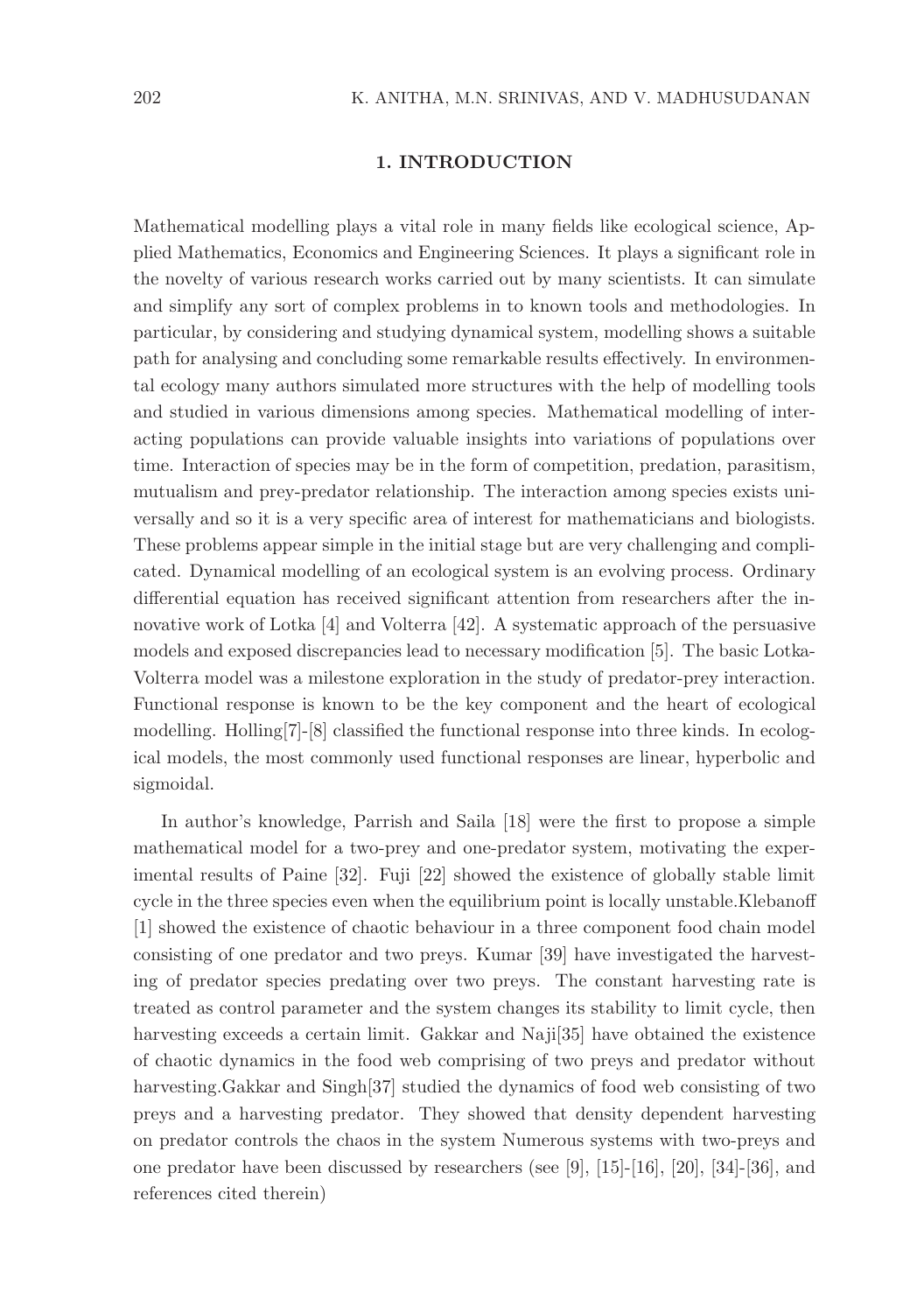Complex dynamical behaviour arises as a consequence of time delay in biological system may exhibit limit cycle oscillations and chaos [24]. The system becomes unstable due to the fluctuations caused in the individual population density by the larger value of gestational time delay. Feng [26] studied the dynamics of a delayed ratiodependent model with Quadratic harvesting. In general, delay differential equation exhibit much more complicated dynamics than ordinary differential equation since a time delay can cause stable equilibrium to become unstable and then population fluctuate. The significance and application of time-delay in realistic models is elaborated in literature of Gopalsamy [23] and Kuang [43], [44].

The rest of the paper is structured as follows. In Section 2, we formulate a mathematical model with assumption. In Section 3, positivity and boundedness of deterministic model is discussed. Section 4 deals with the existence of equilibrium points with feasible condition. In Section 5, local stability analysis of equilibrium points is discussed. Section 6 deals with global stability analysis of interior equilibrium point  $E_6(x^*,y^*,z^*)$ . In Section 7, we introduce the gestational delay in predator response function. In Section 8, we computed the population intensity of fluctuation due to incorporation of noise which leads to chaos in reality. Numerical simulation of the proposed model is presented in Section 9. The conclusion and discussion is presented in the last section.

#### 2. MATHEMATICAL MODEL AND STEADY STATE ANALYSIS

In this section, a mathematical model consists of two prey and one predator species. The predator exhibits a Holling type II response to one prey and a Holling type-I functional response to the other. It is also assumed that there is interaction between the two preys. One prey species grow logistically and second prey grows exponentially. Self interactionis considered in the second prey population. The model becomes:

$$
\frac{dx}{dt} = rx\left(1 - \frac{x}{K}\right) - axy - \frac{\lambda_1 xz}{b + \alpha \eta y + x},\tag{1}
$$

$$
\frac{dy}{dt} = \beta y - axy - \delta yz - \zeta y^2,\tag{2}
$$

$$
\frac{dz}{dt} = \frac{\lambda_2 xz}{b + \alpha \eta y + x} + \gamma yz - dz.
$$
\n(3)

Assuming  $r, K, \beta, c, b, \gamma, \delta, a, \alpha, \eta$  are positive constants. Here  $x, y$  denote population densities of prey species and z denote population density of the predator. We assume that the growth rate of first prey is logistic and second prey is exponential. Also assume that there is interaction between the prey species. In model  $(1-3)$  r and K denotes intrinsic growth rate, environmental carrying capacity of first prey respectively. a denotes interspecific competition on prey species,  $\beta$  denotes intrinsic growth rate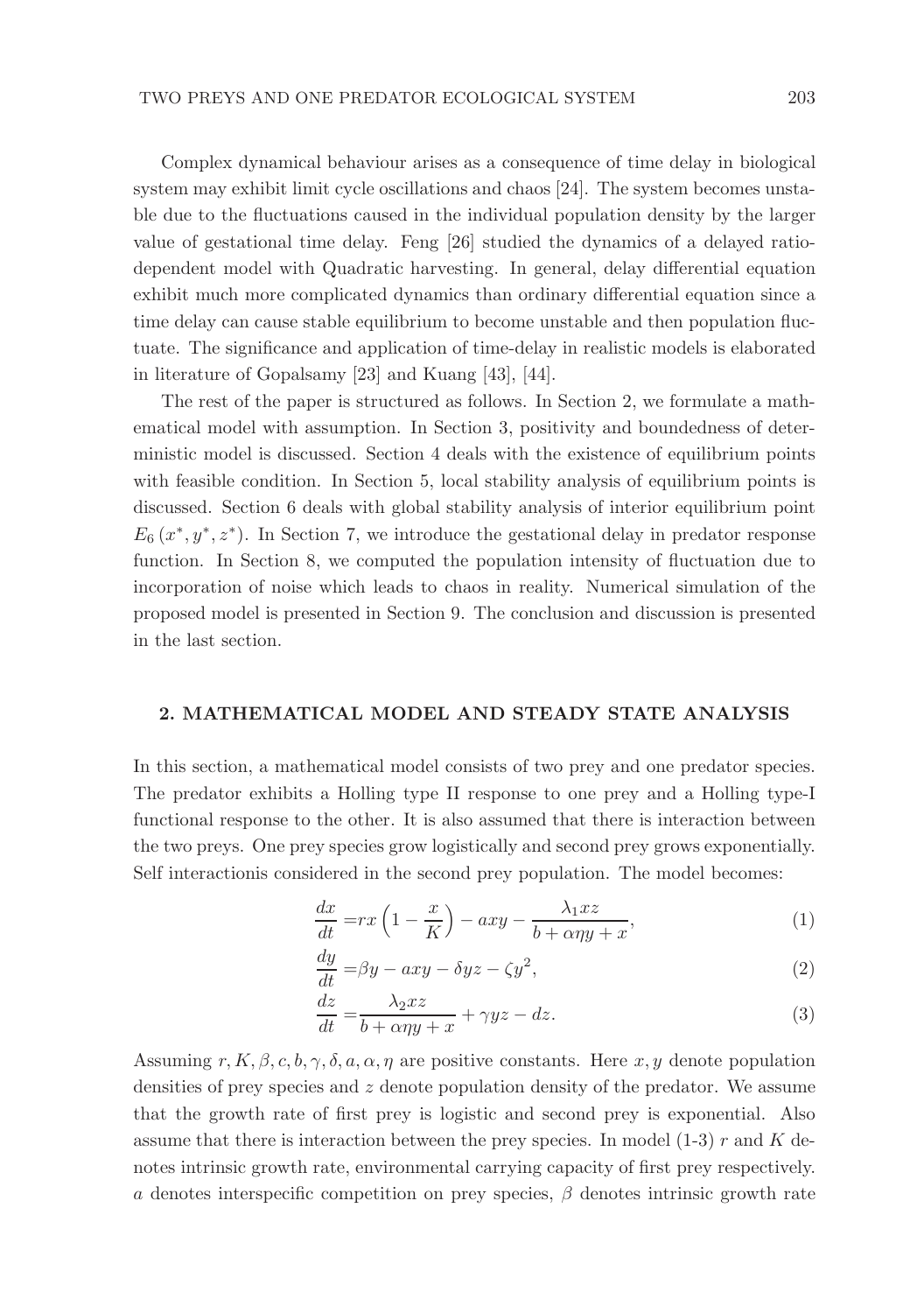of second prey respectively. d is the death of predator,  $\zeta$  is self-limitation on second prey species,  $\lambda_1$  and  $\delta$  denotes searching efficiency of predator on first prey and second prey respectively,  $\lambda_2$  and  $\gamma$  are the conversion factors denoting the number of newly born predators for each captured of first and second prey respectively.

$$
x(0) \ge 0, \quad y(0) \ge 0, \quad z(0) \ge 0. \tag{4}
$$

#### 3. POSITIVE INVARIANCE AND BOUNDEDNESS

Feasibility or biologically positivity studies aim to objectively and rationally uncover the strength of the proposed model in the given environment. Biologically positive insures the population never become negative and population always survive. The following theorems ensure that the positivity and boundedness of the system  $(1)-(3)$ .

**Theorem 1.** All solution  $(x(t), y(t), z(t))$  of the system (1)-(3) with the initial condition (4) are positive for all  $t \geq 0$ .

**Proof.** From  $(1)$  it is observed that

$$
\frac{dx}{x} = \left[ r\left(1 - \frac{x}{K}\right) - ay - \frac{\lambda_1 z}{b + \alpha \eta y + x} \right] dt = \phi_1(x, y, z) dt \text{ (say)},
$$

where

$$
\phi_1(x, y, z) = r\left(1 - \frac{x}{K}\right) - ay - \frac{\lambda_1 z}{b + \alpha \eta y + x}.
$$

Integrating in the region  $[0, t]$  we get  $x(t) = x(0) \exp \left( \int \phi_1(x, y, z) dt \right) > 0$  for all t. From (2) it is observed that

$$
\frac{dy}{y} = [\beta - ax - \delta z - \zeta y] dt = \phi_2(x, y, z) dt
$$
 (say),

where  $\phi_2(z) = \beta - ax - \delta z - \zeta y$ .

Integrating in the region  $[0, t]$  we get  $y(t) = y(0) \exp \left( \int \phi_2(x, y, z) dt \right) > 0$  for all t. From (3) it is observed that

$$
\frac{dz}{z} = \left[\frac{\lambda_2 x}{b + \alpha \eta y + x} + \gamma y - d\right] dt = \phi_3(x, y) dt \text{ (say)},
$$

where  $\phi_3(x, y) = \frac{\lambda_2 x}{b + \alpha \eta y + x} + \gamma y - d.$ 

Integrating in the region  $[0, t]$  we get  $z(t) = z(0) \exp \left( \int \phi_3(x, y) dt \right) > 0$  for all t.

Hence, all solutions starting from interior of the first octant  $(\text{In } R_+^3)$  remain positive in it for future time.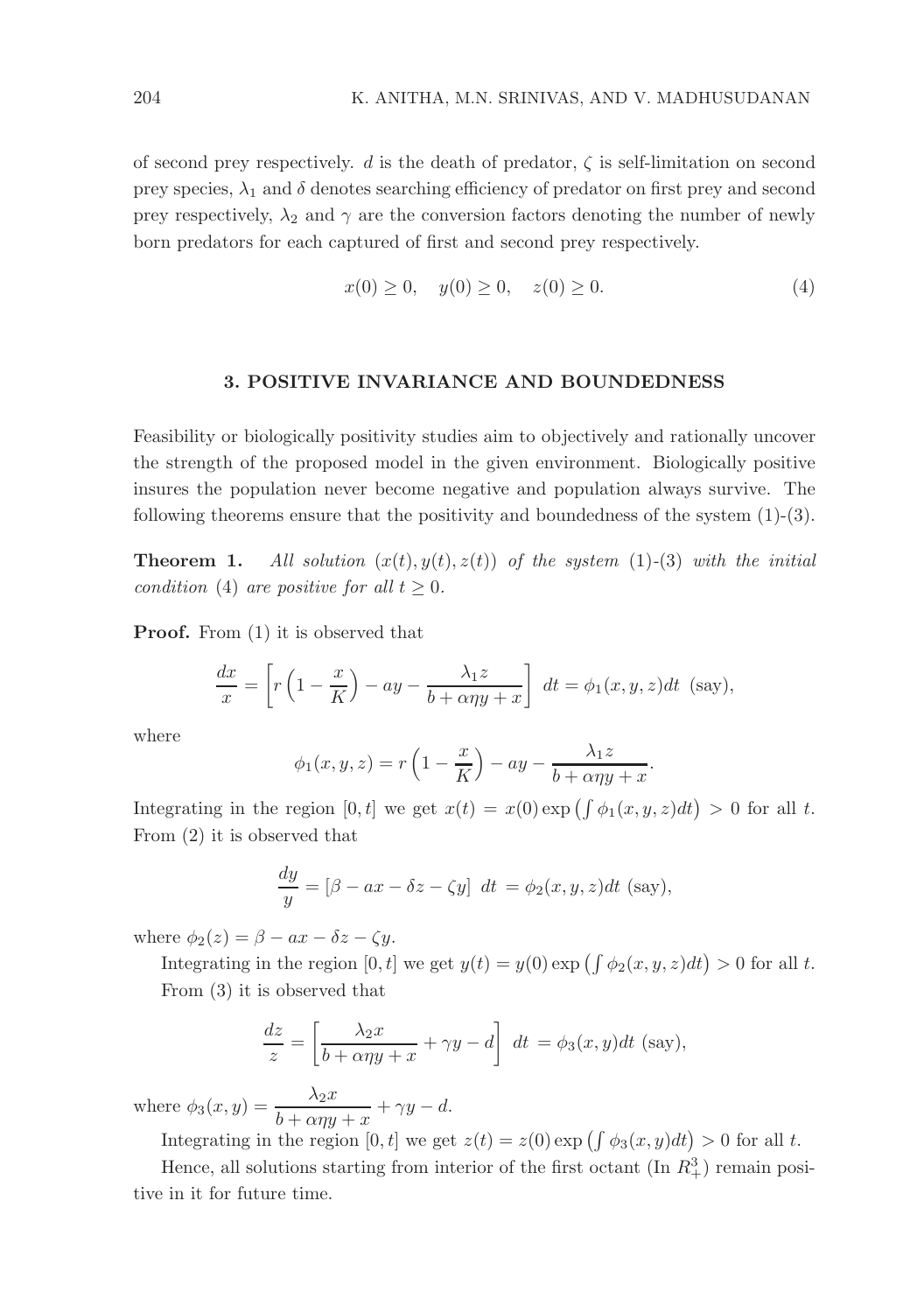**Theorem 2.** All the non-negative solutions of the model system  $(1)-(3)$  that initiate in  $\mathbb{R}^3_+$  are uniformly bounded.

**Proof.** Let  $x(t)$ ,  $y(t)$ ,  $z(t)$  be any solution of the system (1)-(3). Since, from (1)  $\frac{dx}{dt} \leq rx(1 - \frac{x}{K})$  $\frac{X}{K}$ ), we have  $\lim_{t\to\infty}$  sup  $x(t) \leq K$ . Let  $L = x + y + z$ . Differentiate with respect to  $t$  we receive

$$
\frac{dL}{dt} = \frac{dx}{dt} + \frac{dy}{dt} + \frac{dz}{dt}.
$$
\n(5)

Substituting the equation  $((1)-(3))$  in equation  $(5)$ , we obtain

$$
\frac{dL}{dt} + \theta L = x \left( (r + \theta) - \frac{rx}{K} \right) + (\theta + \beta)y + z(\theta - d)
$$

$$
\leq x \left( (r + \theta) - \frac{rx}{K} \right),
$$

$$
\frac{dL}{dt} + \theta L \leq \mu, \quad \text{since } (K(r + \theta)/r = \mu(say)).
$$

Applying Lemma on differential inequalities Birkoff [11], we obtain

$$
0 \le L(x, y, z) \le (\mu/\theta) \left(1 - e^{-\theta t}\right) + \left(L(x(0), y(0), z(0)) / e^{\theta t}\right),
$$

and for  $t \to \infty$  we have  $0 \leq L(x, y, z) \leq (\mu/\theta)$ . Thus all solutions of system (1-3) enter into the region

$$
\Gamma = \left\{ (x, y, z) \in R_+^3 : 0 \le x \le K, 0 \le L \le (\mu/\theta) + \varepsilon, \ \forall \varepsilon > 0 \right\}.
$$
 (6)

This completes the proof.

# 4. EXISTENCE AND STEADY STATE POINTS WITH FEASIBILITY CONDITIONS

The system 1-3 has seven feasible non negative steady states namely,

- (i)  $E_0(0, 0, 0)$  is a trivial steady state.
- (ii)  $E_1(K, 0, 0)$  is a axial steady state point on  $x-$  axis.
- (iii)  $E_2$  $\sqrt{ }$  $0, \frac{\beta}{\zeta}$  $\frac{\epsilon}{\zeta}, 0$  $\setminus$ is the axial point on y−axis.
- (iv)  $E_3(\bar{x}, \bar{y}, 0)$  is the boundary steady state in xy−plane. The equilibrium level describes  $\bar{x}$  and  $\bar{y}$  are the positive solutions of the following equations

$$
r\left(1 - \frac{x}{K}\right) - ay = 0,
$$
  

$$
\beta - ax - \zeta y = 0.
$$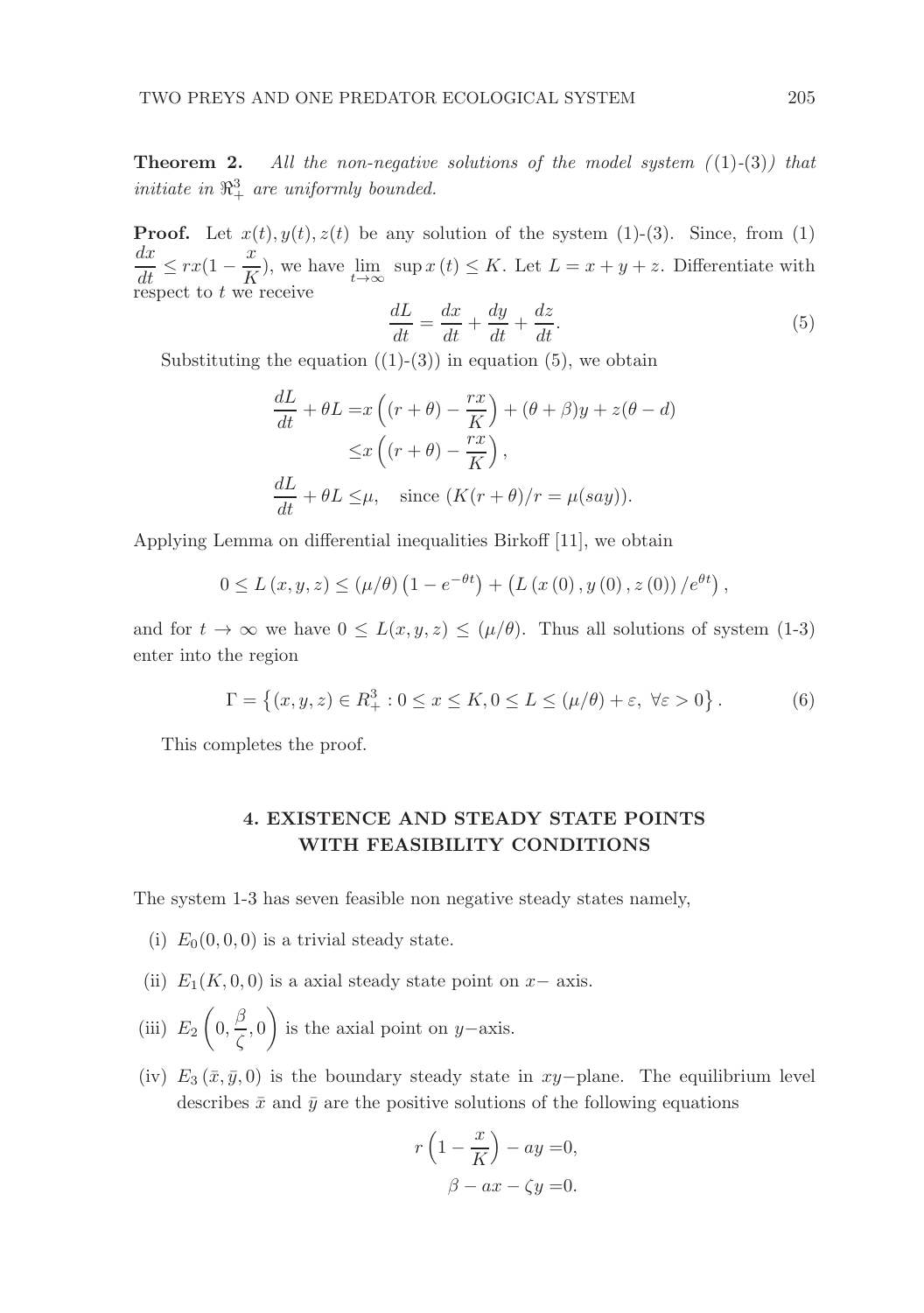The positive solution is obtained as

$$
\bar{x} = \left(\frac{\beta Ka^2 - \zeta r aK}{a(Ka^2 - r\zeta)}\right), \quad \bar{y} = \left(\frac{r aK - r\beta}{Ka^2 - r\zeta}\right) \text{ with } r aK > r\beta,
$$
  

$$
Ka^2 > r\zeta \text{ and } a\beta > r\zeta.
$$

(v)  $E_4(\tilde{x}, 0, \tilde{z})$  is the boundary steady state in  $xz-$  plane. Here  $\hat{x}$  and  $\hat{z}$  are the positive solutions of the following equations

$$
r\left(1-\frac{x}{K}\right) - \frac{\lambda_1 z}{b+x} = 0,
$$

$$
\frac{\lambda_2 x}{b+x} - d = 0.
$$

This gives

$$
\tilde{x} = \frac{bd}{\lambda_2 - d} \text{ with } \lambda_2 > d,
$$
  

$$
\tilde{z} = r \left( 1 - \frac{\tilde{x}}{K} \right) (\tilde{x} + b) \text{ with } K > \hat{x}.
$$

(vi)  $E_5(0, \hat{y}, \hat{z})$  is the boundary equilibrium point in the yz– plane. Here  $\hat{y}$  and  $\hat{z}$ are the positive solutions of the following equations.

$$
\beta - \delta z - \zeta y = 0,
$$
  

$$
\gamma y - d = 0.
$$
  

$$
\beta \gamma - \zeta d
$$

The solution yields that  $\hat{y} = \frac{d}{dx}$  $\frac{d}{\gamma}$ ,  $\hat{z} = \frac{\beta \gamma - \zeta d}{\gamma \delta}$ , with  $\beta \gamma > \zeta d$ .

(vii)  $E_6(x^*, y^*, z^*)$  is the interior steady state of the system (1-3) and is obtained by solving the following equations

$$
r\left(1-\frac{x}{K}\right)-ay-\frac{\lambda_1z}{b+\alpha\eta y+x}=0,\tag{7}
$$

$$
\beta - ax - \delta z - \zeta y = 0,\tag{8}
$$

$$
\frac{\lambda_2 x}{b + \alpha \eta y + x} + \gamma y - d = 0.
$$
 (9)

Eliminating  $z$  from  $(7)$  and  $(8)$  we get

$$
f(x,y) = 0,\t(10)
$$

where

$$
f(x,y) = r\delta x^2 + Ka\alpha\eta \delta y^2 + x(Kay\delta - Ka\lambda_1 + r\delta b - Kr\delta)
$$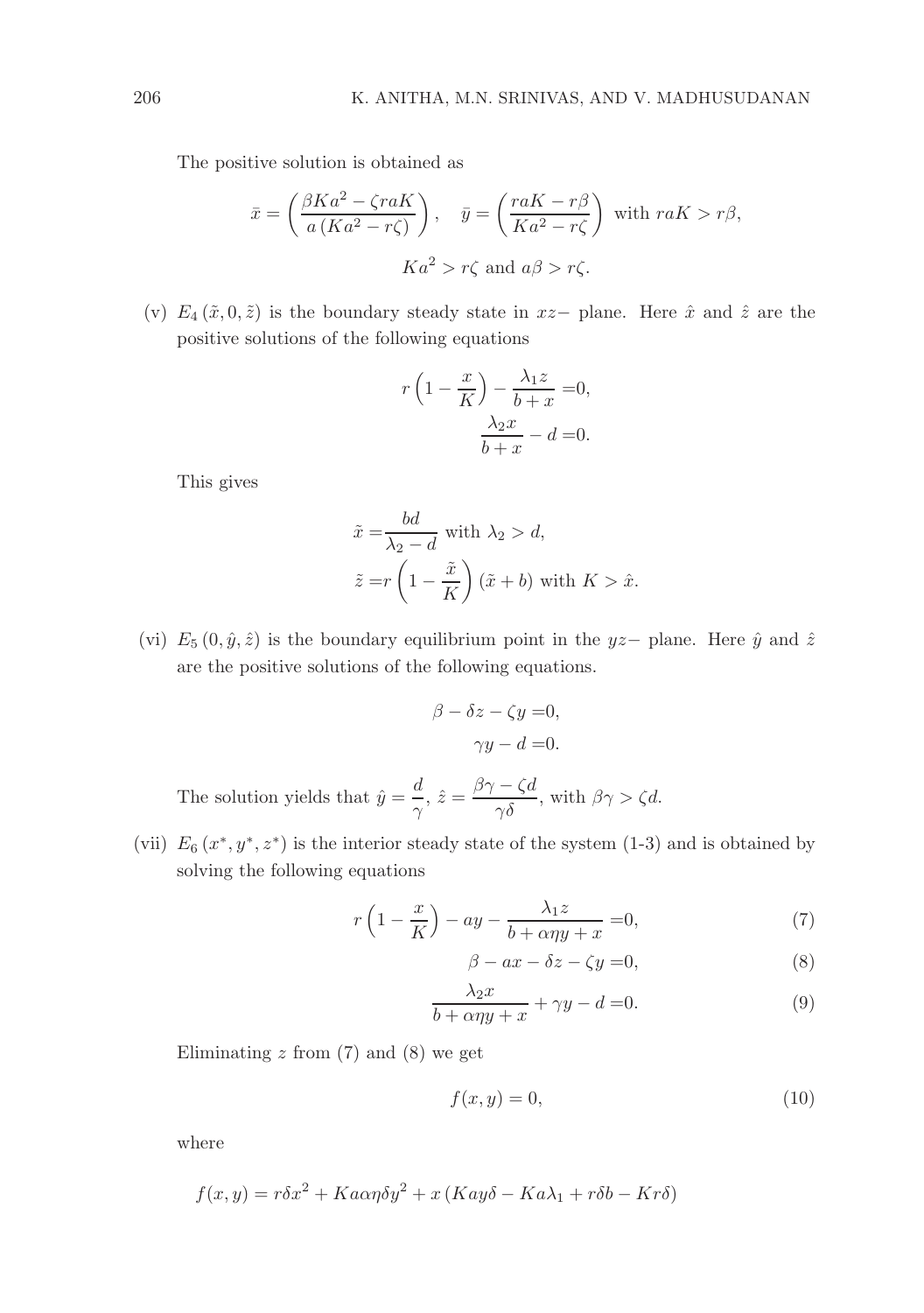$$
+ y (Ka b\delta - K\zeta \lambda_1 + r\delta \alpha \eta x - Kr\delta \alpha \eta) + (K\beta \lambda_1 - Kr\delta b). \quad (11)
$$

From (9) we obtain

$$
g(x, y) = 0.\t(12)
$$

Here

$$
g(x,y) = \alpha \eta \gamma y^2 + y (x\gamma - d\alpha \eta + b\gamma) + x (\lambda_2 - d) - db \tag{13}
$$

From (11) as  $x \to 0, y \to y_a$ :

$$
Ka\alpha\eta\delta y^2 + y\left(Kab\delta - K\zeta\lambda_1 - Kr\delta\alpha\eta\right) + \left(K\beta\lambda_1 - Kr\delta b\right). \tag{14}
$$

It may be noted that the above equation (14) has unique positive solution  $y^* = y_a$ if following inequalities satisfied.

$$
Kab\delta < K\zeta\lambda_1 + Kr\delta\alpha\eta;\tag{15}
$$

$$
K\beta\lambda_1 > Kr\delta b\tag{16}
$$

Also from equation (11) we have

$$
\frac{dy}{dx} = -\frac{P_1}{Q_1},
$$

where  $P_1 = 2r\delta x + (Ka\delta y - Ka\lambda_1 + r\delta b - Kr\delta) + r\delta \alpha \eta y$  and

$$
Q_1 = 2Ka\alpha\eta\delta y + Ka\delta x + (Ka\delta\delta - K\lambda_1\zeta - Kr\delta\alpha\eta + r\delta\alpha\eta x).
$$

It is clear that  $\frac{dy}{dx} > 0$  if  $P_1 < 0$  and  $Q_1 > 0$ . In (13), let  $x \to 0, y \to y_b$ , then

$$
\alpha \eta \delta y^2 + (b\gamma - d\alpha \eta) y - db = 0.
$$

Solving, we receive

$$
y_b = \frac{-\left(b\delta - d\alpha\eta\right) \pm \sqrt{\left(b\delta - d\alpha\eta\right)^2 + 4\alpha\eta\delta db}}{2\alpha\eta\delta},
$$

provided with  $b\delta < d\alpha\eta$ .

We also have 
$$
\frac{dy}{dx} = \left(\frac{\left(-\frac{\partial g}{\partial x}\right)}{\left(\frac{\partial g}{\partial y}\right)}\right)
$$
. Let us also note that  

$$
\frac{dy}{dx} < 0 \text{ if } \frac{\partial g}{\partial x} < 0 \text{ and } \frac{\partial g}{\partial y} < 0 \text{ hold.}
$$
 (17)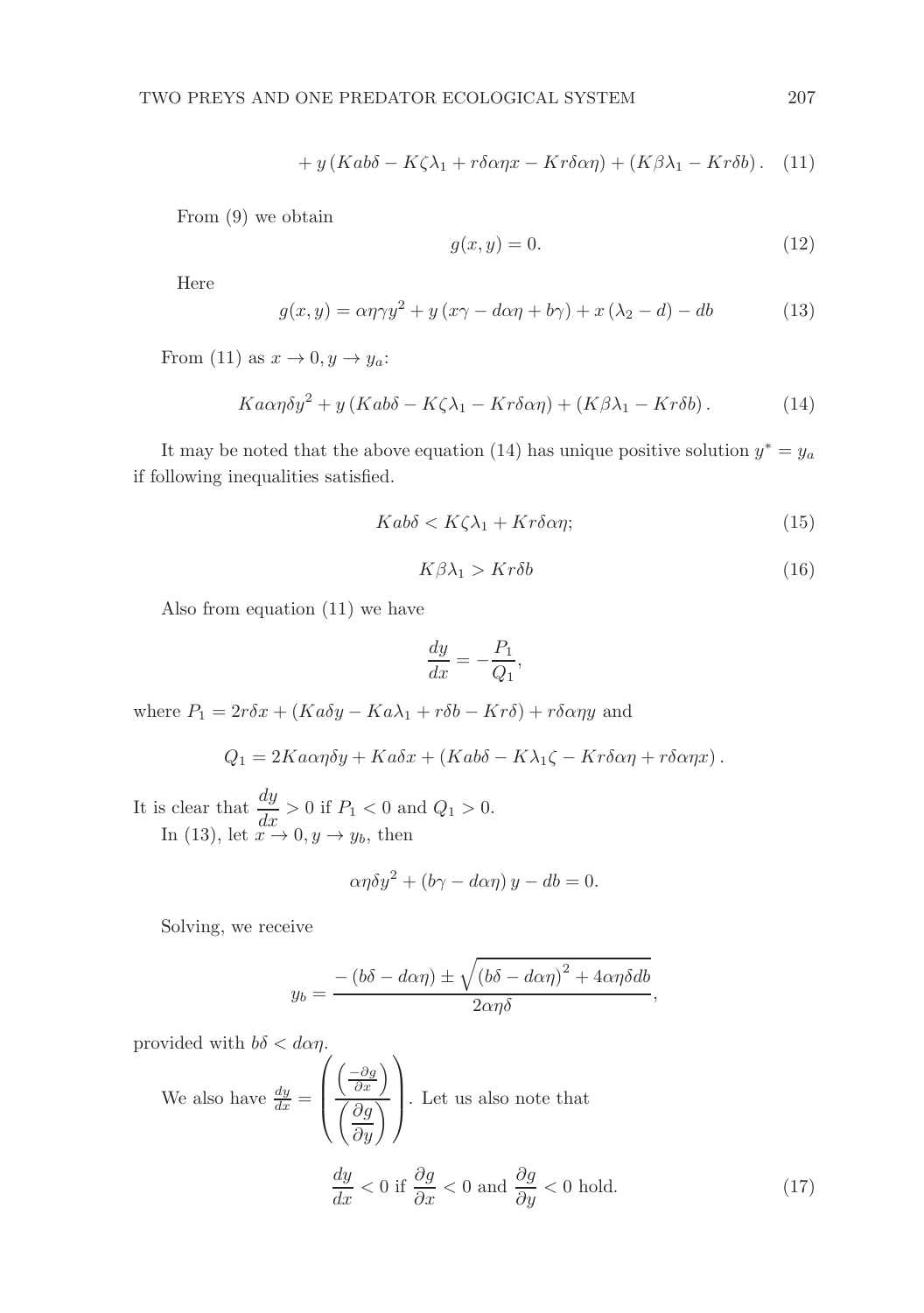From the above analysis, we note two isoclines (11) and (13) intersect at a unique  $(x^*, y^*)$  if in addition to condition (15), (16) along with

$$
y_a < y_b. \tag{18}
$$

Knowing values of  $x^*$ ,  $y^*$ , the value of  $z^*$  have to be calculated by

$$
z^* = \frac{\beta - ax^* - \zeta y^*}{\delta}.
$$

It may be noted that for  $z^*$  be positive if

$$
\beta > ax^* + \zeta y^*.
$$
 (19)

This completes the existence of  $E_6(x^*, y^*, z^*)$ .

#### 5. LOCAL STABILITY ANALYSIS

In this section, we analysed the local stability of the system  $(1)-(3)$  is examined by constructing the jacobian matrix relating to every equilibrium point.

(i) The variational matrix for the equilibrium point at  $E_0(0, 0, 0)$ 

$$
J(E_0) = \left(\begin{array}{rrr} r & 0 & 0 \\ 0 & \beta & 0 \\ 0 & 0 & -d \end{array}\right).
$$

The eigenvalues of  $J(E_0)$  are  $\lambda_1 = r, \lambda_2 = \beta, \lambda_3 = -d$ .

Clearly two of the eigenvalue is positive and one will be negative. Hence the equilibrium point  $E_0$  is unstable in  $x - y$  direction and stable in z-direction.

(ii) The variational matrix for the equilibrium point at  $E_1(K, 0, 0)$ 

$$
J(E_1) = \begin{pmatrix} -r & 0 & \frac{-\lambda_1 K}{b+K} \\ 0 & \beta - aK & 0 \\ 0 & 0 & \frac{\lambda_2 K}{b+K} - d \end{pmatrix}.
$$

The eigenvalues of  $J(E_1)$  are  $\lambda_1 = -r, \lambda_2 = \beta - aK, \lambda_3 = \frac{\lambda_2 K}{b+K} - d$ . Clearly, if  $\beta < aK$  and  $\lambda_2 K < d(b+K)$  all the eigenvalues are negative. Hence the equilibrium point  $E_1$  is locally asymptotically stable in  $x - y - z$ -direction.

(iii) The variational matrix for the equilibrium point at  $E_2(0, \frac{\beta}{\zeta}, 0)$ 

$$
J(E_2) = \begin{pmatrix} r - \frac{a\beta}{\zeta} & 0 & 0 \\ -\frac{a\beta}{\zeta} & -\beta & -\frac{\delta\beta}{\zeta} \\ 0 & 0 & \frac{\gamma\beta}{\zeta} - d \end{pmatrix}.
$$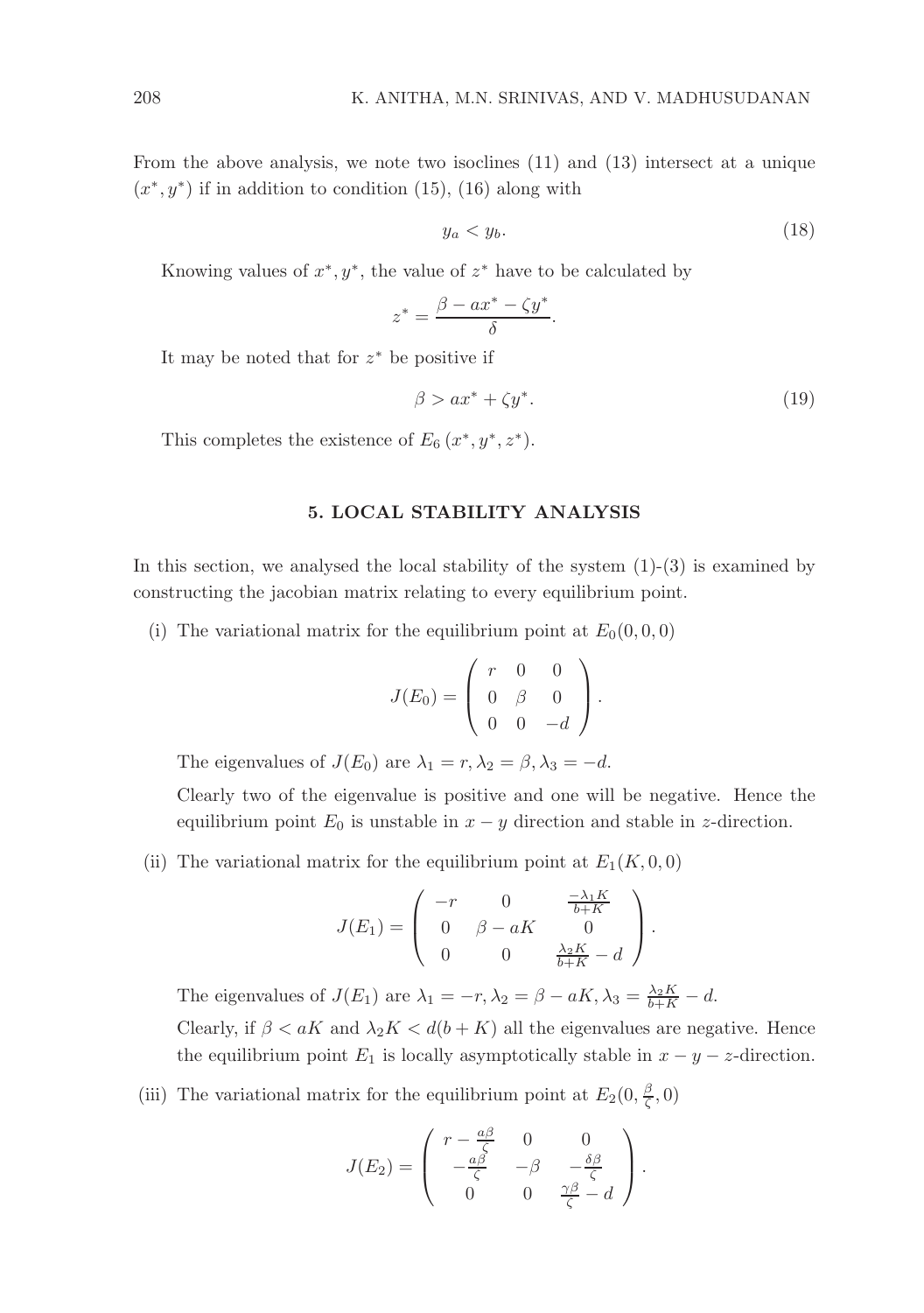Clearly If  $r\zeta < a\beta$  and  $\gamma\beta < d\zeta$  all the eigenvalues are negative. In this case the equilibrium point  $E_2$  is locally asymptotically stable in  $x - y - z$ -direction.

(iv) The variational matrix for the equilibrium point at  $E_3(\bar{x}, \bar{y}, 0)$ 

$$
J(E_3) = \begin{pmatrix} r - \frac{2r\overline{x}}{K} - a\overline{y} & -a\overline{x} & \frac{-\lambda_1\overline{y}}{b + \alpha\eta\overline{y} + \overline{x}} \\ -a\overline{y} & \beta - a\overline{x} - 2\zeta\overline{y} & -\zeta\overline{y} \\ 0 & 0 & \frac{\lambda_2\overline{x}}{b + \alpha\eta\overline{y} + \overline{x}} + \gamma\overline{y} - d \end{pmatrix}.
$$

All the eigenvalues of  $J(E_3)$  are negative if it satisfies the condition

$$
r\zeta < \beta a,\tag{20}
$$

$$
\beta < Ka.\tag{21}
$$

In this case, the equilibrium point  $E_3(\bar{x}, \bar{y}, 0)$  is locally asymptotically stable.

(v) The variational matrix for the equilibrium point at  $E_4(\tilde{x},0,\tilde{z})$ 

$$
J(E_4) = \begin{pmatrix} r - \frac{2r\tilde{x}}{K} - \frac{\lambda_1 \tilde{z}b}{(b+\tilde{x})^2} & -a\tilde{x} + \frac{\lambda_1 \tilde{x}\tilde{z}}{(b+\tilde{x})^2} & -\frac{\lambda_1 \tilde{x}}{(b+\tilde{x})} \\ 0 & \beta - a\tilde{x} - \delta \tilde{z} & 0 \\ \frac{\lambda_2 \tilde{z}b}{(b+\tilde{x})^2} & \frac{\gamma \tilde{z} - \lambda_1 \tilde{x}\tilde{z} \alpha \eta}{(b+\tilde{x})^2} & 0 \end{pmatrix}
$$

All the eigenvalues of  $J(E_4)$  are negative if it satisfies the condition

$$
K\left(\lambda_2 - d\right) < 2bd\tag{22}
$$

$$
\beta < a\tilde{x} + \delta\tilde{z} \tag{23}
$$

In this case, the equilibrium point  $E_4(\tilde{x}, 0, \tilde{z})$  is locally asymptotically stable.

(vi) The variational matrix for the equilibrium point at  $E_5(0, \hat{y}, \hat{z})$ 

$$
J(E_5) = \begin{pmatrix} r - \frac{ad}{\gamma} + \frac{\lambda_1 \gamma \left(\zeta d - \beta \gamma\right)}{\delta(b\gamma + \alpha \eta d)} & 0 & 0\\ -\frac{ad}{\delta(b\gamma + \alpha \eta d)} & \frac{-\zeta d}{\gamma} & \frac{-\delta d}{\gamma} \\ -\frac{\lambda_2 \gamma \left(\zeta d - \beta \gamma\right)}{\delta(b\gamma + \alpha \eta d)} & \frac{\beta \gamma - \zeta d}{\delta} & 0 \end{pmatrix}
$$

All the eigenvalues of  $J(E_5)$  are negative if

$$
\left(r\gamma\delta - ad\delta\right)\left(b\gamma + \alpha\eta d\right) < \lambda_1\gamma^2 \left(\beta\gamma - \zeta d\right) \tag{24}
$$

In this case, the equilibrium point  $E_5$  is locally asymptotically stable.

**Theorem 3.** The positive interior equilibrium point  $E_6(x^*, y^*, z^*)$  is asymptotically locally stable if it satisfies the condition  $\lambda_1 K x^* z^* < r x^* (b + \alpha \eta y^* + x^*)^2$ .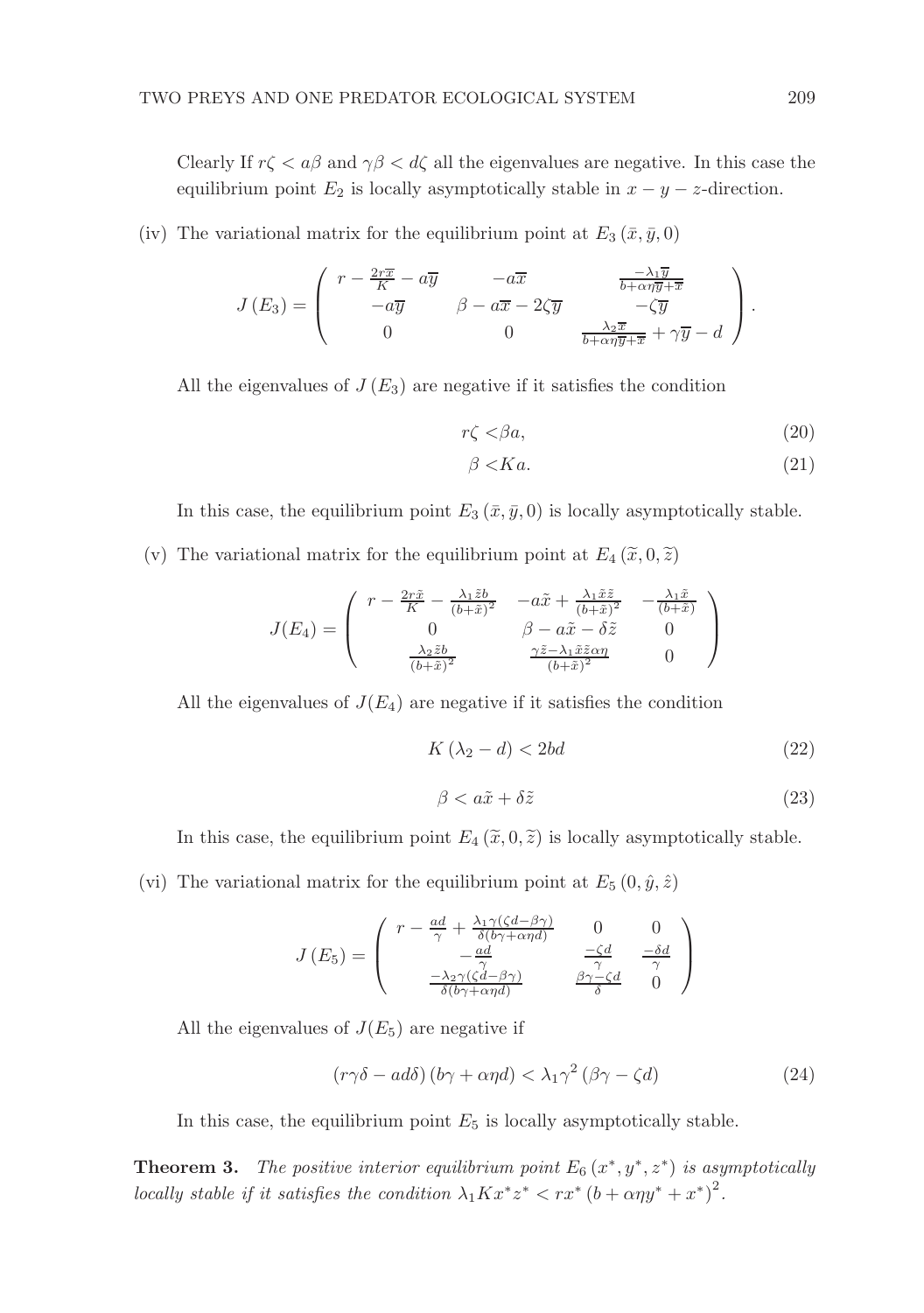**Proof.** Let the Jacobian matrix of the system  $(1-3)$  evaluated at the equilibrium point  $E_6$  be  $J(E_6(x^*, y^*, z^*)) = (a_{ij})_{3 \times 3}$ , where

$$
a_{11} = \frac{-rx^*}{K} + \frac{\lambda_1 x^* z^*}{(b + \alpha \eta y^* + x^*)^2}, \qquad a_{12} = -ax^* + \frac{\alpha \eta x^* z^*}{(b + \alpha \eta y^* + x^*)^2},
$$
(25)

$$
a_{13} = \frac{-\lambda_1 x^*}{(b + \alpha \eta y^* + x^*)^2}, \qquad a_{21} = -ay^*, a_{22} = -\zeta y^*, \quad a_{23} = -\delta y^* \tag{26}
$$

$$
a_{31} = \frac{\lambda_2 (b + \alpha \eta y^*) z^*}{(b + \alpha \eta y^* + x^*)^2}, \qquad a_{32} = \gamma z^* + \frac{\lambda_2 \alpha \eta x^* z^*}{(b + \alpha \eta y^* + x^*)^2}, \quad a_{33} = 0. \tag{27}
$$

Thus the characteristic equation of the Jacobian matrix at  $E_6$  is obtained as

$$
\lambda^3 + A_1 \lambda^2 + A_2 \lambda + A_3 = 0,
$$

where

$$
A_1 = -(a_{11} + a_{22}),
$$
  
\n
$$
A_2 = a_{11}a_{22} - a_{12}a_{21} - a_{13}a_{31} - a_{23}a_{32},
$$
  
\n
$$
A_3 = a_{11}a_{23}a_{32} + a_{13}a_{22}a_{31} - a_{12}a_{23}a_{31} - a_{13}a_{21}a_{32}.
$$

Using Routh-Hurwitz criteria, the condition for local stability of equilibrium point  $E_6(x^*, y^*, z^*)$  is

$$
A_1 > 0, \quad A_2 > 0, \quad A_1 A_2 - A_3 > 0. \tag{28}
$$

Note that if  $A_1 > 0$  requires

$$
\lambda_1 K x^* z^* < rx^* \left( b + \alpha \eta y^* + x^* \right)^2. \tag{29}
$$

Also  $A_2 > 0$  and  $A_1A_2 - A_3 > 0$  for the condition (29). Thus the interior equilibrium point  $E_6(x^*, y^*, z^*)$  is locally asymptotically stable.

#### 6. GLOBAL STABILITY ANALYSIS

In this section, we investigated the Global stability behaviour of the system (1)-(3) at the interior equilibrium  $E_6(x^*, y^*, z^*)$  by using Lyapunov stability theorem.

Theorem 4. If  $\frac{x^*z}{z}$  $\frac{y \cdot z}{z^*} < x < x^*$  and  $y^* > y$ , then  $E_6(x^*, y^*, z^*)$  is globally asymptotically stable.

Proof. Let us define

$$
V = L\left(x - x^* - x^* \ln\left(\frac{x}{x^*}\right)\right) + M\left(y - y^* - y^* \ln\left(\frac{y}{y^*}\right)\right) + N\left(z - z^* - z^* \ln\left(\frac{z}{z^*}\right)\right), \quad (30)
$$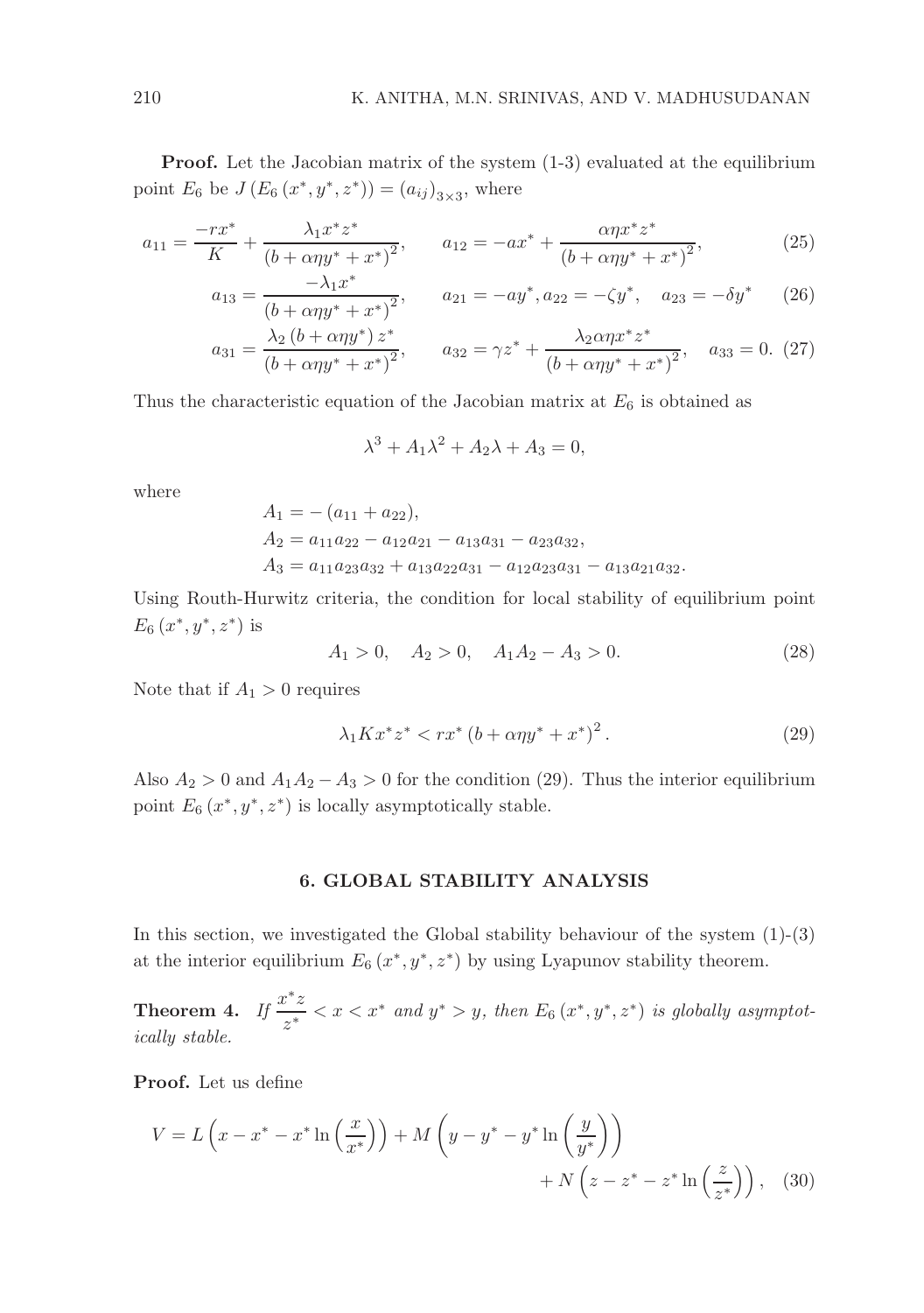where  $L, M, N$  are positive constants to be determined. Since the derivative of V along the trajectories of the system (1-3) can be written as

$$
\frac{dV}{dt} = L\left(\frac{x - x^*}{x} \frac{dx}{dt}\right) + M\left(\frac{y - y^*}{y} \frac{dy}{dt}\right) + N\left(\frac{z - z^*}{z} \frac{dz}{dt}\right)
$$
\n
$$
= L\left(r\left(1 - \frac{x}{K}\right) - \frac{\lambda_1 z}{b + \alpha \eta y + x} - ay\right)(x - x^*)
$$
\n
$$
+ M\left(\beta - ax - \delta z - \zeta y\right)(y - y^*)
$$
\n
$$
+ N\left(\frac{\lambda_2 x}{b + \alpha \eta y + x} + \gamma y - d\right)(z - z^*)
$$
\n
$$
= L\left(-\frac{r}{K}\left(x - x^*\right) - \lambda_1\left(\frac{z}{b + \alpha \eta y + x} - \frac{z^*}{b + \alpha \eta y + x}\right) - a\left(y - y^*\right)\right)
$$
\n
$$
(x - x^*) + M\left(-a\left(y - y^*\right) - \zeta\left(y - y^*\right) - \delta\left(z - z^*\right)\right)(y - y^*)
$$
\n
$$
+ N\left(\lambda_2\left(\frac{x}{b + \alpha \eta y + x} - \frac{x^*}{b + \alpha \eta y + x^*}\right) + \gamma\left(y - y^*\right)\right)(z - z^*).
$$

After simple computation we choose  $L = \lambda_2$ ,  $M = \frac{\lambda_1 \gamma}{\delta}$  and  $N = \lambda_1$ , then simplifying we get

$$
\frac{dV}{dt} = -\lambda_2 \frac{r}{K} (x - x^*)^2 - \frac{\lambda_2 \lambda_1 (x^* z - x z^*) (\alpha \eta (y - y^*) + (x - x^*))}{(a + \alpha \eta y + x) (a + \alpha \eta y + x^*)}
$$

$$
- (\lambda_2 \delta a + a \lambda_1 \gamma) (y - y^*) (x - x^*) - \zeta (y - y^*)^2. \tag{31}
$$

Now  $\frac{dV}{dt} < 0$  if  $\frac{x^*z}{z^*} < x < x^*$  and  $y^* > y$ .

Then  $\frac{dV}{dt}$  is negative definite and consequently, V is a Lyapunov function with respect to all solutions in the interior of the positive octant.

## 7. DELAY ANALYSIS

Time-delay occurs in any manmade or natural phenomenon. More realistic and importance models of population ecology should be taken into account with the time delay and the stability of an ecological systems with time delays has been studied by many authors [3, 6, 10, 33, 38].In this section we analyze the model system (1-3) with delay  $\tau$  (discrete time delay in predator response function). Then the model system (1-3) takes the following form

$$
\frac{dx}{dt} = rx\left(1 - \frac{x}{K}\right) - axy - \frac{\lambda_1 xz}{b + \alpha\eta y + x} \tag{32}
$$

$$
\frac{dy}{dt} = \beta y - axy - \delta yz - \zeta y^2 \tag{33}
$$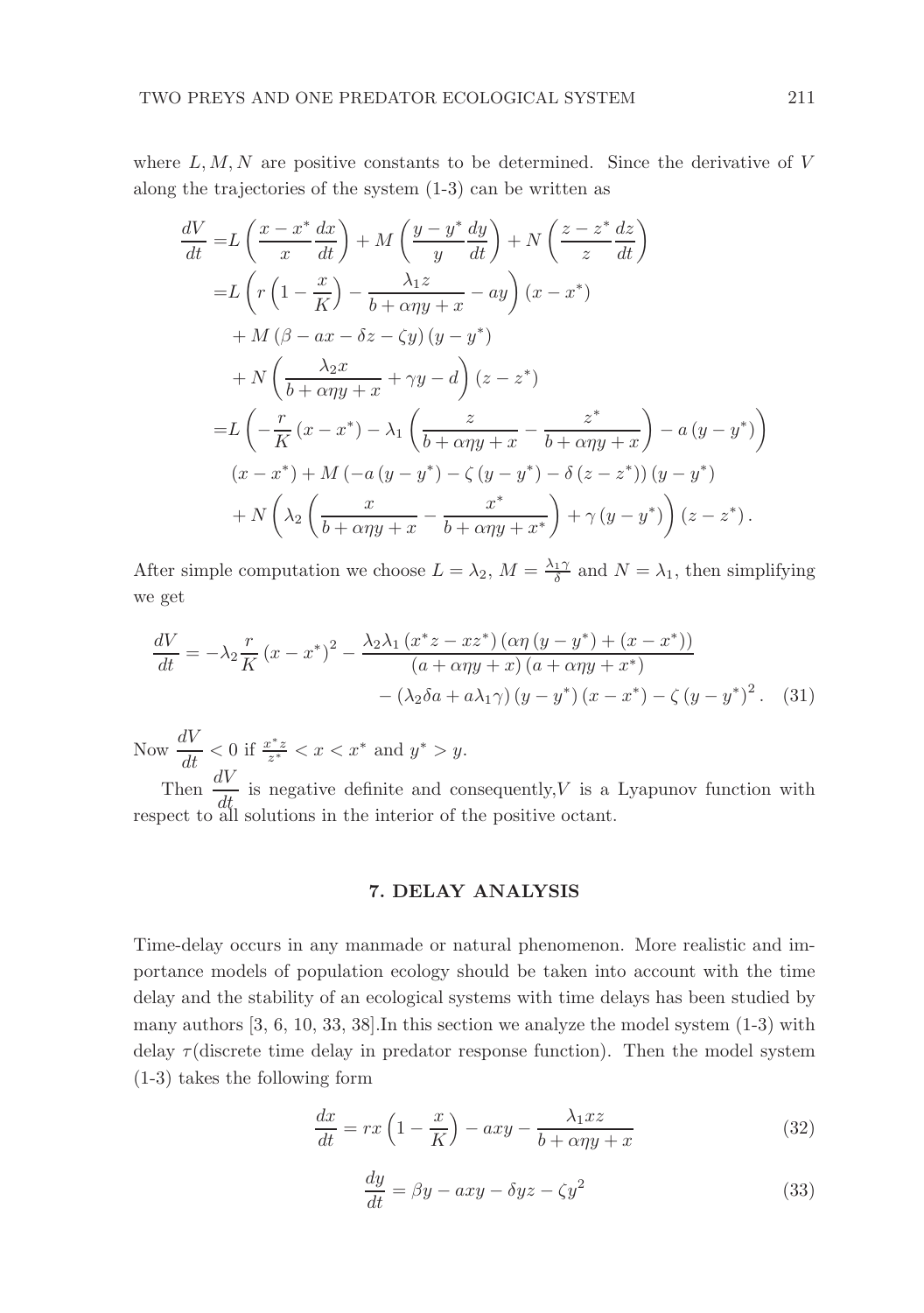$$
\frac{dz}{dt} = \frac{\lambda_2 x(t-\tau)z}{b + \alpha \eta y(t-\tau) + x(t-\tau)} + \gamma y(t-\tau)z - dz \tag{34}
$$

With the initial densities

 $x(\theta) > 0, y(0) > 0, z(0) > 0, \theta \in (-\tau, 0), \tau \neq 0$  (35)

The main purpose of this section to study the stability behavior of  $E_6(x^*, y^*, z^*)$ in the presence of discrete delay ( $\tau \neq 0$ ). Now to prove the stability behavior of  $E_6(x^*, y^*, z^*)$  for the system (32-34), first we linearise the system (32-34) by using following transformation,

$$
x(t) = x^* + x_1(t)
$$
  

$$
y(t) = y^* + y_1(t)
$$
  

$$
z(t) = z^* + z_1(t)
$$

The linear system is given by

$$
x_1(t) = a_{11}x_1(t) + a_{12}y_1(t) + a_{13}z_1(t)
$$
  
\n
$$
y_1(t) = a_{21}x_1(t) + a_{22}y_1(t) + a_{23}z_1(t)
$$
  
\n
$$
z_1(t) = c_{31}x_1(t - \tau) + c_{32}y_1(t - \tau) + a_{33}z_1(t)
$$
  
\n
$$
a_{11} = \frac{-rx^*}{K} + \frac{\lambda_1x^*z^*}{(b+\alpha\eta y^*+x^*)^2}, \qquad a_{12} = \frac{\lambda_1\alpha\eta x^*z^*}{(b+\alpha\eta y^*+x^*)^2} - ax^*,
$$
  
\n
$$
a_{13} = \frac{-\lambda_1x^*}{(b+\alpha\eta y^*+x^*)}, \qquad a_{21} = -ay^*a_{22} = -\zeta y^*,
$$
  
\n
$$
a_{23} = -\delta y^*, \qquad c_{31} = \frac{\lambda_2(b+\alpha\eta y^*)z^*}{(b+\alpha\eta y^*+x^*)^2},
$$
  
\n
$$
c_{32} = \frac{\lambda_2\alpha\eta x^*z^*}{(b+\alpha\eta y^*+x^*)^2} + \gamma z^*, \qquad a_{33} = -d
$$

We look for solution of the model (32-34) of the form  $A(\tau) = \rho e^{-\lambda \tau}, \rho \neq 0$  this leads to the characteristic equation

$$
\Delta(\lambda, \tau) = (\lambda^3 + p_1 \lambda^2 + p_2 \lambda + p_3) + (p_4 \lambda + p_5) e^{-\lambda \tau} = 0
$$
\n(36)

where

$$
p_1 = -a_{11} - a_{22} - a_{33}, \qquad p_2 = a_{11}a_{22} - a_{21}a_{12} + a_{11}a_{33} + a_{33}a_{22},
$$
  
\n
$$
p_3 = a_{12}a_{21}a_{33} - a_{11}a_{22}a_{33}, \quad p_4 = -a_{13}c_{31} - a_{23}c_{32},
$$
  
\n
$$
p_5 = a_{13}a_{22}c_{31} + a_{23}a_{11}c_{32} - a_{12}a_{23}c_{31} - a_{11}a_{21}c_{32}
$$

The eigenvalues are the roots of the characteristic equation (36) of the system (32-34) that has infinitely many solutions. We wish to find periodic solution of the system (32-34), for the periodic solution eigenvalues will be purely imaginary. Substituting  $\lambda = i\omega$  in equation (36) we get

$$
\left[-i\omega^3-p_1\omega^2+ip_2\omega+p_3\right]+\left[i p_4\omega+p_5\right]e^{-i\omega\tau}=0
$$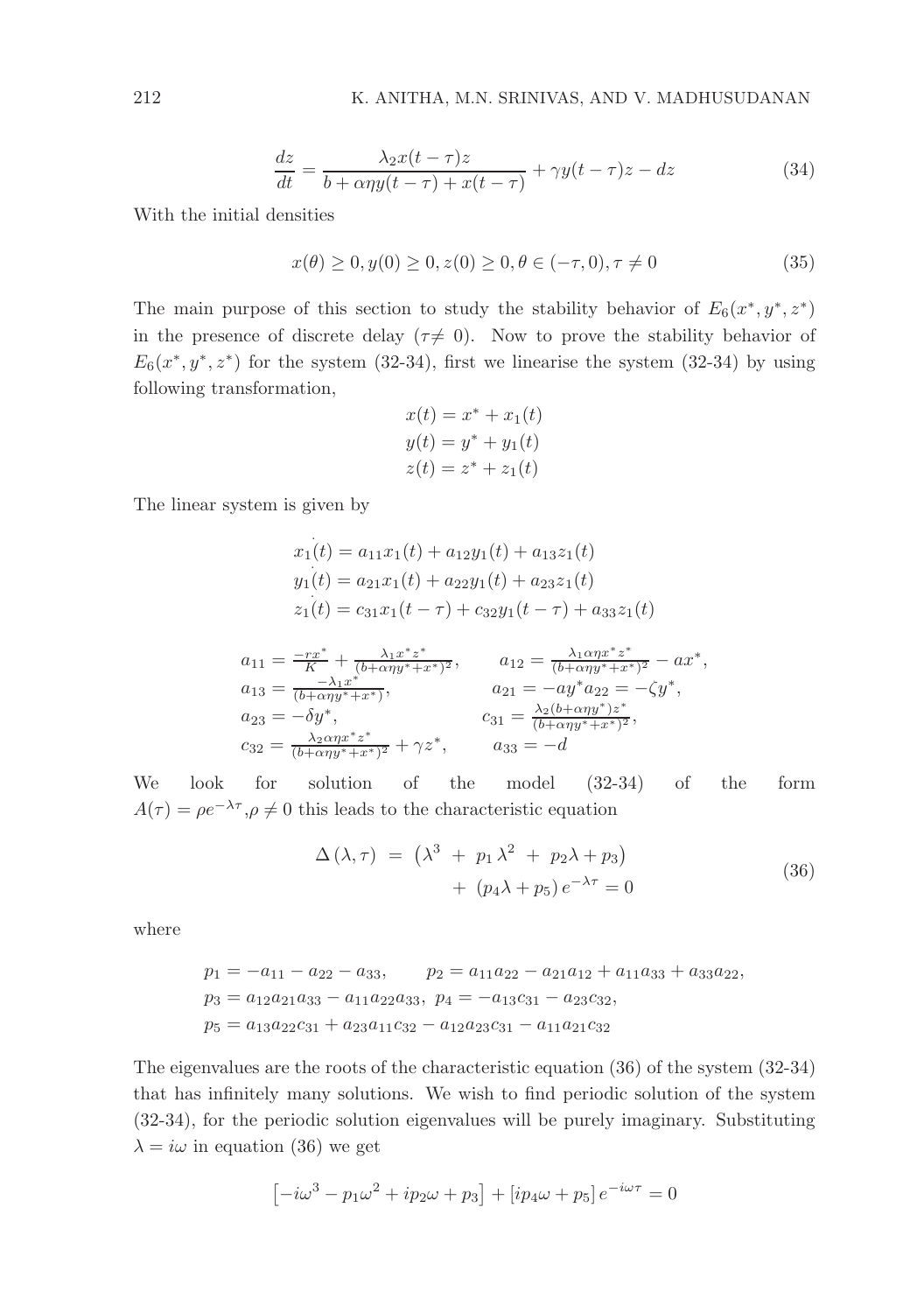Comparing real and imaginary parts, we get

$$
p_1\omega^2 - p_3 = (p_5 \cos \omega \tau + \omega p_4 \sin \omega \tau)
$$

$$
p_2\omega - \omega^3 = -\omega p_4 \cos \omega \tau + (p_5 \sin \omega \tau)
$$

Squaring and adding we get

$$
\omega^6 + S_1 \omega^4 + S_2 \omega^2 + S_3 = 0 \tag{37}
$$

where

$$
S_1 = p_1^2 - 2p_2, S_2 = p_2^2 - 2p_3p_5 - p_4^2, S_3 = p_3^2 - p_5^2
$$

putting  $\omega^2 = \delta$  in equation (37) we get

$$
f(\delta) = \delta^3 + S_1 \delta^2 + S_2 \delta + S_3 = 0
$$
\n(38)

Now equation (38) will be positive if

$$
S_1 > 0, S_3 < 0 \tag{39}
$$

By Descartes rule of sign, the cubic equation (39), has at least one positive root. Consequently the stability criteria of the system for  $\tau=0$ , will not necessarily ensure the stability of system for  $\tau\neq0$ .

The critical value of delay that is given as

$$
\cos \omega \tau = \frac{(\omega^4 (p_4) - p_5 p_3) + \omega^2 (p_1 p_5 - p_2 p_4)}{(p_5^2 + p_4^2 \omega^2)}
$$

So corresponding to  $\lambda = i\omega_0$  there exists  $\tau^*$  such that

$$
\tau_{0n}^* = \frac{1}{\omega_0} \left[ \cos^{-1} \left[ \frac{(\omega^4 (p_4) - p_5 p_3) + \omega^2 (p_1 p_5 - p_2 p_4)}{(p_5^2 + p_4^2 \omega^2)} \right] + \frac{2n\pi}{\omega_0}, n = 0, 1, 2, 3 \dots
$$

#### 8. HOPF BIFURCATION

We observe that the condition's for Hopf bifurcation (Hale [19]) are satisfied yielding the required periodic solution, that is

$$
\left[\frac{d(Re\lambda)}{d\tau}\right]_{\tau=\tau_0} \neq 0
$$

This signifies that there exists at least one eigenvalue with positive real part for  $\tau > \tau^*$ . Now, we show the existence of Hopf bifurcation near  $E_6(x^*, y^*, z^*)$  by taking  $\tau$  as bifurcating parameter.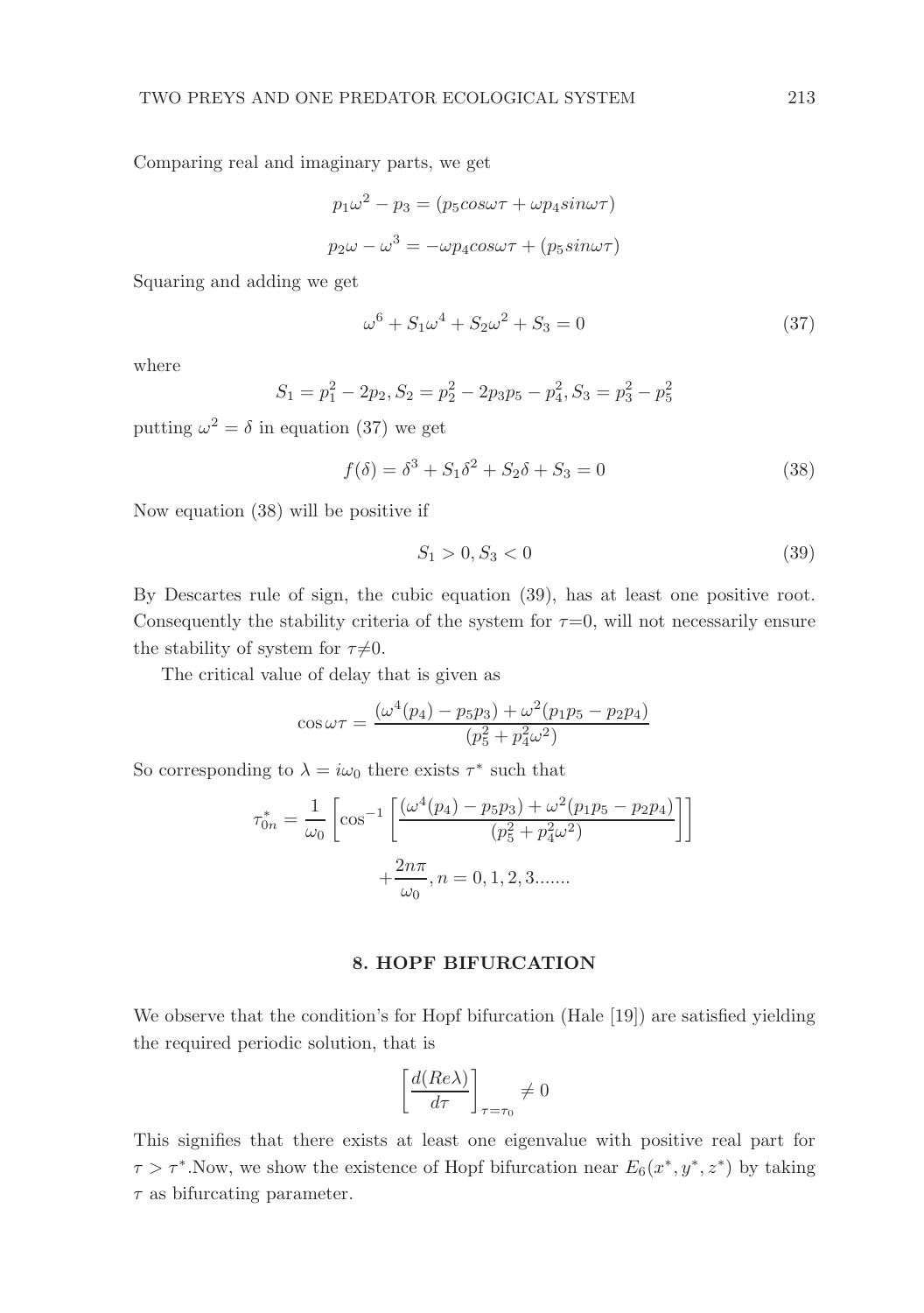Differentiating equation (36) with respect to  $\tau$ 

$$
\left(\frac{d\lambda}{d\tau}\right)^{-1} = \frac{3\lambda^2 + 2p_1\lambda + p_2}{\lambda(p_4\lambda + p_5)e^{-\lambda\tau}} + \frac{p_4}{\lambda(p_4\lambda + p_5)} - \frac{\tau}{\lambda}
$$

$$
= \frac{2\lambda^3 + p_1\lambda^2 - p_3 - (p_4\lambda + p_5)e^{-\lambda\tau}}{\lambda^2(p_4\lambda + p_5)e^{-\lambda\tau}} + \frac{p_4\lambda}{\lambda^2(p_4\lambda + p_5)} - \frac{\tau}{\lambda}
$$

$$
= \frac{(2\lambda^3 + p_1\lambda^2 - p_3)}{\lambda^2(p_4\lambda + p_5)e^{-\lambda\tau}} - \frac{1}{\lambda^2} + \frac{p_4\lambda}{\lambda^2(p_4\lambda + p_5)} - \frac{\tau}{\lambda}
$$

$$
= \frac{(2\lambda^3 + p_1\lambda^2 - p_3)}{-\lambda^2(\lambda^3 + p_1\lambda^2 + p_2\lambda + p_3)} + \frac{-p_5}{\lambda^2(p_4\lambda + p_5)} - \frac{\tau}{\lambda}
$$

Taking  $\lambda = i\omega_0$  in above equation, we get

$$
\left(\frac{d\lambda}{d\tau}\right)^{-1}_{\lambda=i\omega_{0}} = \frac{2(i\omega_{0})^{3} + p_{1}(i\omega_{0})^{2} - p_{3}}{- (i\omega_{0})^{2}\left((i\omega_{0})^{3} + p_{1}(i\omega_{0})^{2} + p_{2}(i\omega_{0}) + p_{3}\right)}
$$
\n
$$
+ \frac{-p_{5}}{(i\omega_{0})^{2}\left(p_{4}(i\omega_{0}) + p_{5}\right)} + \frac{i\tau}{\omega_{0}}
$$
\n
$$
= \left[\frac{-[(p_{1}\omega_{0}^{2}) + 2i\omega_{0}^{3} + p_{3}]}{\omega_{0}^{2}[(p_{3} - p_{1}\omega_{0}^{2}) + i(p_{2}w_{0} - w_{0}^{3})} \cdot \frac{(p_{3} - p_{1}\omega_{0}^{2}) - i(p_{2}w_{0} - w_{0}^{3})}{(p_{3} - p_{1}\omega_{0}^{2}) - i(p_{2}w_{0} - w_{0}^{3})}\right]
$$
\n
$$
+ \left[\frac{p_{5}}{\omega_{0}^{2}((p_{5} + ip_{4}\omega_{0})} \cdot \frac{(p_{5} - ip_{4}\omega_{0})}{(p_{5} - ip_{4}\omega_{0})} + \frac{\tau i}{w_{0}}
$$
\n
$$
Re\left(\frac{d\lambda}{d\tau}\right)^{-1}_{\lambda=iw_{0}} = \left[\frac{2\omega_{0}^{3}\left(\omega_{0}^{3} - p_{2}\omega_{0}\right) - \left((p_{1}\omega_{0}^{2})^{2} - p_{3}^{2}\right)}{\left[\omega_{0}^{2}\left(p_{3} - p_{1}\omega_{0}^{2}\right)^{2} + (p_{2}\omega_{0} - \omega_{0}^{3})^{2}\right]}\right]
$$
\n
$$
+ \frac{(p_{5})^{2}}{\omega_{0}^{2}[(p_{5})^{2} + p_{4}^{2}\omega_{0}^{2}]}
$$

Thus, we obtain  $Re\left(\frac{d\lambda}{d\tau}\right)_{\lambda=i\omega_0}^{-1} > 0$ . Therefore transversity condition holds and hence Hopf bifurcation occurs at  $\tau = \tau^*$ . This signifies that there exits at least or equal value with positive real part for  $\tau > \tau^*$ 

**Theorem 5.** If  $E_6$  exists with the condition (29) and  $\delta = \omega_0^2$  be positive root of (37), then there exists  $a \tau = \tau^*$  such that

- (i)  $E_6$  is locally asymptotically stable for  $0 \leq \tau < \tau^*$
- (ii)  $E_6$  is unstable for  $\tau > \tau^*$
- (iii) The system (32-34) undergoes a Hopf -bifurcation around  $E_6$  at  $\tau = \tau^*, \tau^* =$  $\minh(\omega_0)$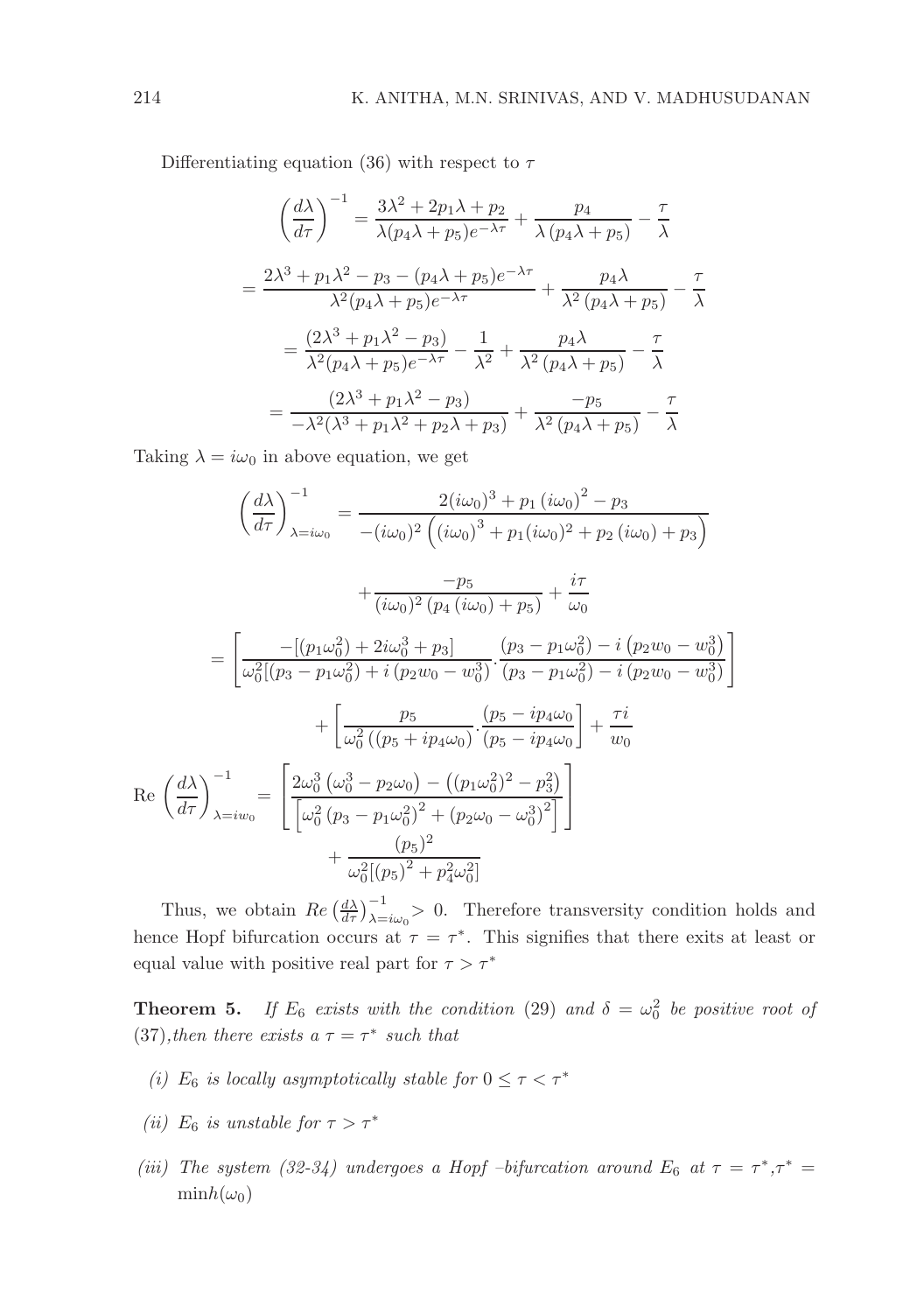where

$$
h(\omega_0) = \tau^* = \frac{1}{\omega_0} \left[ \cos^{-1} \left[ \frac{(\omega^4(p_4) - p_5p_3) + \omega^2(p_1p_5 - p_2p_4)}{(p_5^2 + p_4^2\omega^2)} \right] + \frac{2n\pi}{\omega_0}, n = 0, 1, 2, 3...
$$

and the minimum taken over all positive  $\omega_0$ such that  $\delta = \omega_0^2$  is a solution of (37).

#### 9. STOCHASTIC ANALYSIS

External noise may arise from random fluctuations of finite number of parameters around some known mean values of the population densities. Since the aquatic ecosystem which always has unsystematic fluctuations of the environment, it is difficult to define the usual phenomenon as a deterministic ideal. The stochastic investigation benefits us to get an extra intuition about the continuous changing aspects of any ecological unit. Numerous examples of analysis of stochastic model by the researches [2, 5, 12, 13,17,21,27-31].

This section is meant for the extension of the deterministic model of [14], which is formed by adding noisy term. There are several ways in which environmental noise may be incorporated in an ecological system. The deterministic model given by [14] is extended with the effect of random noise of the environmental results in a stochastic system given below.

$$
x'(t) = rx\left(1 - \frac{x}{K}\right) - axy - \frac{\lambda_1 xz}{b + \alpha \eta y + x} + \alpha_1 \xi_1(t)
$$
\n
$$
\tag{40}
$$

$$
y'(t) = \beta y - axy - \delta yz - \zeta y^2 + \alpha_2 \xi_2(t)
$$
\n(41)

$$
z'(t) = \frac{\lambda_2 xz}{b + \alpha \eta y + x} + \gamma yz - dz + \alpha_3 \xi_3(t)
$$
\n(42)

where  $\alpha_1, \alpha_2, \alpha_3$  are the real constants and  $\xi_i(t) = [\xi_1(t), \xi_2(t), \xi_3(t)]$  is a three dimensional Gaussian white noise process satisfying  $E(\xi_i(t)) = 0; i = 1, 2, 3; E[\xi_i(t)\xi_j(t)] = \delta_{ij}\delta(t-t'); i = j = 1, 2, 3$  where  $\delta_{ij}$  is the Kronecker delta function;  $\delta$  is the Dirac delta function. Where  $\delta_{ij}$  is the Kronecker symbol;  $\delta$  is the  $\delta$ -dirac function. All other parameters have their usual meanings (see Section 1)

Let 
$$
x(t) = u_1(t) + S^*
$$
;  $y(t) = u_2(t) + P^*$ ;  $z(t) = u_3(t) + T^*$ . (43)

Then

$$
x'(t) = u'_1(t); y'(t) = u'_2(t); z'(t) = u'_3(t)
$$
\n(44)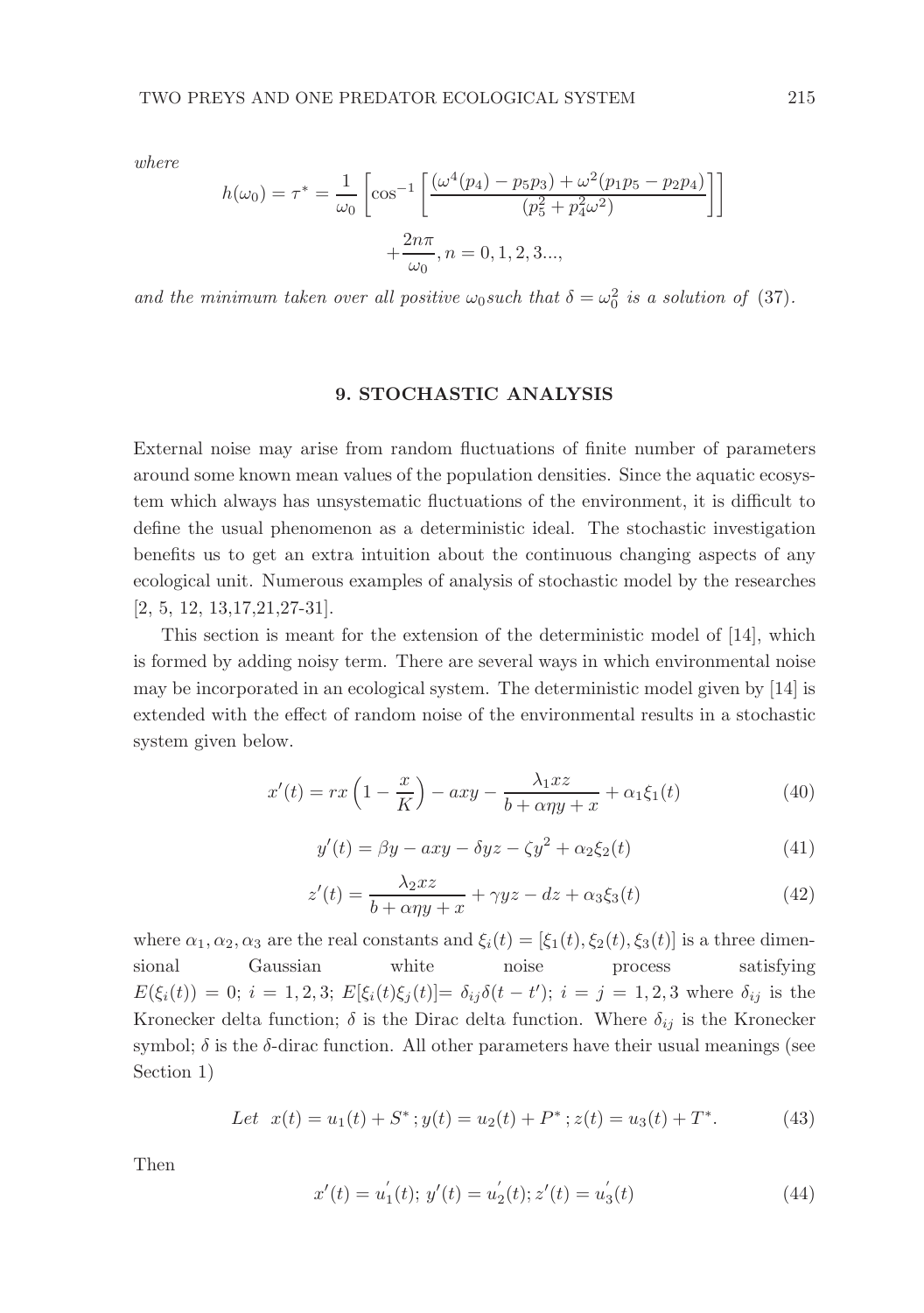Using  $(43)$  and  $(44)$ , the linear parts of  $(40-42)$  are

$$
u_1'(t) = -\frac{r}{K}u_1(t)S^* - au_2(t)S^* - \lambda_1 u_3(t)S^* + \alpha_1 \xi_1(t)
$$
\n(45)

$$
u_2'(t) = -au_1(t) P^* - \zeta u_2(t) P^* - \delta u_3(t) P^* + \alpha_2 \xi_2(t)
$$
\n(46)

$$
u_3'(t) = \lambda_2 u_1(t) T^* + \gamma u_2(t) T^* + \alpha_3 \xi_3(t)
$$
\n(47)

Taking the Fourier transform on both sides of (45-47) we get,

$$
\left(i\omega + \frac{rS^*}{k}\right)\tilde{u}_1(\omega) + aS^*\tilde{u}_2(\omega) + \lambda_1S^*\tilde{u}_3(\omega) = \alpha_1\tilde{\xi}_1(\omega) \tag{48}
$$

$$
aP^*\tilde{u}_1(\omega) + (i\omega + \zeta P^*)\tilde{u}_2(\omega) + \delta P^*\tilde{u}_3(\omega) = \alpha_2 \tilde{\xi}_2(\omega)
$$
\n(49)

$$
-\lambda_2 T^* \tilde{u}_1(\omega) - \gamma T^* \tilde{u}_2(\omega) + i\omega \tilde{u}_3(\omega) = \alpha_3 \tilde{\xi}_3(\omega)
$$
\n(50)

The matrix form of (48)-(50) is

$$
M(\omega) \tilde{u}(\omega) = \tilde{\xi}(\omega)
$$
\nwhere\n
$$
M(\omega) = \begin{pmatrix} A_1(\omega) & B_1(\omega) & C_1(\omega) \\ A_2(\omega) & B_2(\omega) & C_2(\omega) \\ A_3(\omega) & B_3(\omega) & C_3(\omega) \end{pmatrix}; \tilde{u}(\omega) = \begin{bmatrix} \tilde{u}_1(\omega) \\ \tilde{u}_2(\omega) \\ \tilde{u}_3(\omega) \end{bmatrix};
$$
\n
$$
\tilde{\xi}(\omega) = \begin{bmatrix} \alpha_1 \tilde{\xi}_1(\omega) \\ \alpha_2 \tilde{\xi}_2(\omega) \\ \alpha_3 \tilde{\xi}_3(\omega) \end{bmatrix}; \text{ where}
$$
\n
$$
A_1(\omega) = i\omega + \frac{rS^*}{K}, B_1(\omega) = aS^*, C_1(\omega) = \lambda_1 S^*, A_2(\omega) = aP^*,
$$
\n
$$
B_2(\omega) = i\omega + \zeta P^*, C_2(\omega) = \delta P^*, A_3(\omega) = -\lambda_2 T^*, B_3(\omega) = -\gamma T^*,
$$
\n
$$
C_3(\omega) = i\omega
$$
\n(6.11)

Equation (51) can also be written as

$$
\tilde{u}(\omega) = [M(\omega)]^{-1} \tilde{\xi}(\omega)
$$
\n(52)

where

$$
[M(\omega)]^{-1} = \frac{1}{R(\omega) + iI(\omega)} \begin{pmatrix} D_1 & D_2 & D_3 \ E_1 & E_2 & E_3 \ F_1 & F_2 & F_3 \end{pmatrix}
$$
 (53)

and where 
$$
D_1 = -\omega^2 + i\zeta\omega P^* + \gamma \delta P^* T^*
$$
,  $D_2 = -i\omega S^* - \lambda_1 \gamma S^* T^*$ ,  
\n $D_3 = a\delta S^* P^* - i\lambda_1 \omega S^* - \zeta \lambda_1 S^* P^*$ ,  
\n $E_1 = -i\omega P^* - \lambda_2 \delta T^* P^*, E_2 = -\omega^2 + \frac{i\omega r S^*}{K} + \lambda_1 \lambda_2 S^* T^*$ ,  
\n $E_3 = -i\omega \delta P^* - \frac{r\delta S^* P^*}{K} + a\lambda_1 S^* P^*, F_1 = -a\gamma P^* T^* + i\omega \lambda_2 T^* + \zeta \lambda_2 P^* T^*$ ,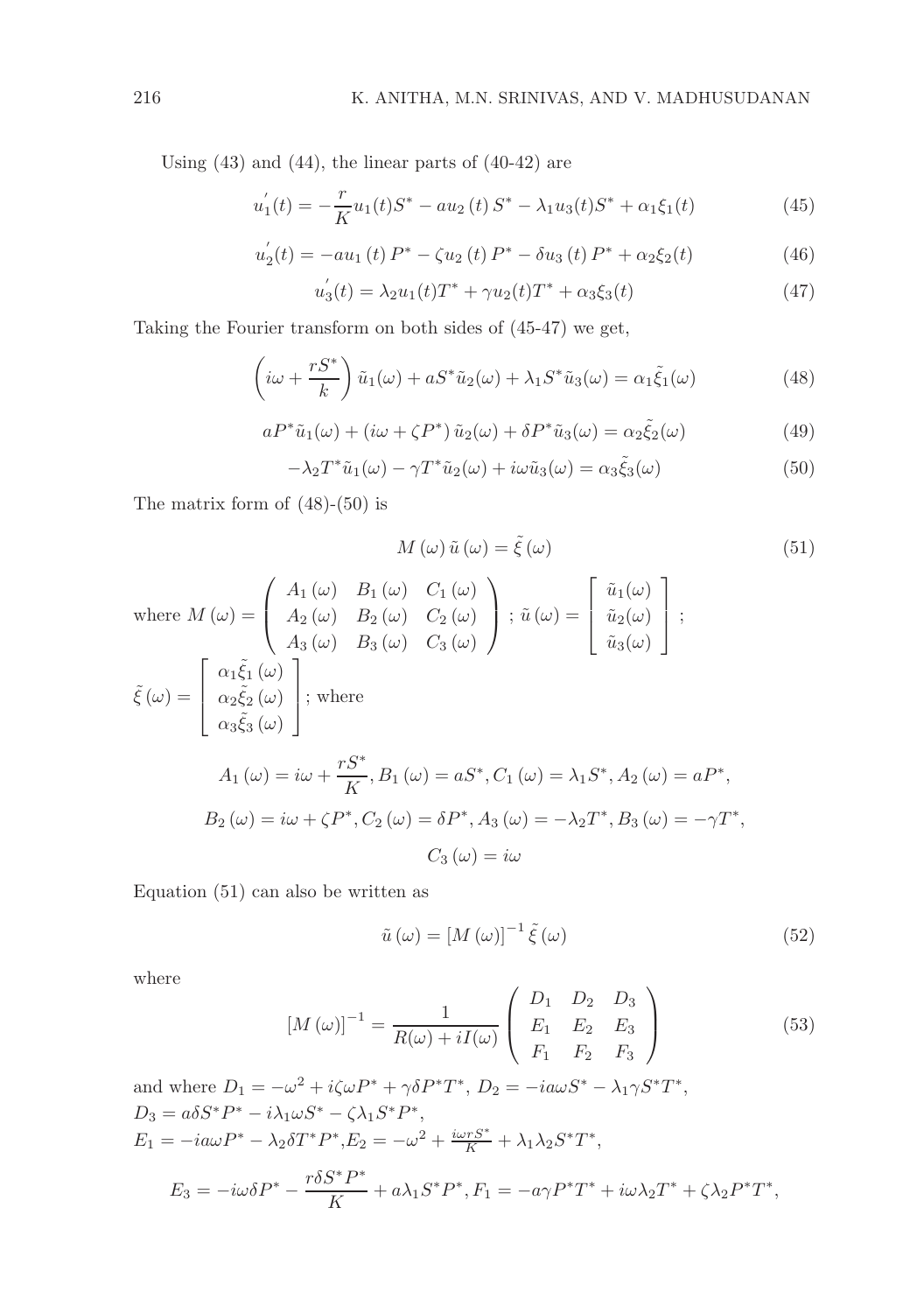$$
F_2 = i\omega\gamma T^* + \frac{\gamma r S^* T^*}{K} - a\lambda_2 S^* T^*,
$$
  
\n
$$
F_3 = \omega^2 - i\omega\zeta P^* - \frac{i\omega r S^*}{K} - \frac{r\zeta S^* P^*}{K} + a^2 S^* P^*
$$
  
\nHere  $|D_1|^2 = X_1^2 + Y_1^2$ ;  $|D_2|^2 = X_2^2 + Y_2^2$ ;  $|D_3|^2 = X_3^2 + Y_3^2$ ;  
\n $|E_1|^2 = X_4^2 + Y_4^2$ ;  $|E_2|^2 = X_5^2 + Y_5^2$ ;  $|E_3|^2 = X_6^2 + Y_6^2$ ;  
\n $|F_1|^2 = X_7^2 + Y_7^2$ ;  $|F_2|^2 = X_8^2 + Y_8^2$ ;  $|F_3|^2 = X_9^2 + Y_9^2$ ;  
\nwhere  $X_1 = -\omega^2 + \gamma \delta P^* T^*$ ;  $Y_1 = \zeta \omega P^* ; X_2 = -\lambda_1 \gamma S^* T^*$ ;  
\n $Y_2 = -a\omega S^* ; X_3 = a\delta S^* P^* - \zeta \lambda_1 S^* P^* ; Y_3 = -\lambda_1 \omega S^* ; X_4 = -\lambda_2 \delta T^* P^*$ ;  
\n $Y_4 = -a\omega P^* ; X_5 = -\omega^2 + \lambda_1 \lambda_2 S^* T^* ; Y_5 = \frac{\omega r S^*}{K} ; X_6 = -\frac{r \delta S^* P^*}{K} + a\lambda_1 S^* P^* ; Y_6 = -\omega \delta P^* ; X_7 = -a\gamma P^* T^* + \zeta \lambda_2 P^* T^* ; Y_7 = \omega \lambda_2 T^* ; X_8 = \frac{\gamma r S^* T^*}{K} - a\lambda_2 S^* T^* ; Y_8 = \omega \gamma T^*$ ;  $\gamma = \gamma S^* P^* = 2\zeta r S^* P^* = 2\zeta r S^* Y$ 

$$
X_9 = \omega^2 - \frac{r\zeta S^* P^*}{K} + a^2 S^* P^*; Y_9 = \omega \zeta P^* - \frac{\omega r S^*}{K}
$$
(54)

 $|M(\omega)|^2 = [R(\omega)]^2 + [I(\omega)]^2$  where  $R(\omega) = -\zeta \omega^2 P^* - \frac{\omega^2 r S^*}{K}$  $\frac{\delta \gamma r S^* P^* T^*}{K}$  $\frac{1}{K}$  +  $a\lambda_2 \delta S^* P^* T^* - a\lambda_1 \gamma S^* P^* T^* + \zeta \lambda_1 \lambda_2 S^* P^* T^*$  and  $I(\omega) = \omega^3 + \gamma \delta \omega P^* T^* + \frac{r \zeta \omega S^* P^*}{K} +$  $a^2 \omega S^* P^* + \lambda_1 \lambda_2 \omega S^* T^*.$ 

If the function  $Y(t)$  has a zero mean value, then the fluctuation intensity (variance) of its components in the frequency interval  $[\omega, \omega + d\omega]$  is  $S_Y(\omega) d\omega$ . where  $S_Y(\omega)$  is spectral density of Y and is defined as

$$
S_Y(\omega) = \lim_{\tilde{T} \to \infty} \frac{\left| \tilde{Y}(\omega) \right|^2}{\tilde{T}}.
$$
\n(55)

If Y has a zero mean value, the inverse transform of  $S_Y(\omega)$  is the auto covariance function

$$
C_Y(\tau) = \frac{1}{2\pi} \int_{-\infty}^{\infty} S_Y(\omega) e^{i\omega \tau} d\omega
$$
 (56)

The corresponding variance of fluctuations in  $Y(t)$  is given by

$$
\sigma_Y^2 = C_Y(0) = \frac{1}{2\pi} \int_{-\infty}^{\infty} S_Y(\omega) d\omega \tag{57}
$$

and the auto correlation function is the normalized auto covariance

$$
P_Y(\tau) = \frac{C_Y(\tau)}{C_Y(0)}\tag{58}
$$

For a Gaussian white noise process, it is  $S_{\xi_i \xi_j} \left( \omega \right)$ 

$$
= \lim_{\tilde{T} \to +\infty} \frac{E\left[\tilde{\xi}_i\left(\omega\right)\tilde{\xi}_j\left(\omega\right)\right]}{\tilde{T}} \tag{59}
$$

$$
= \lim_{\hat{T}\to+\infty} \frac{1}{\hat{T}} \int_{-\frac{\tilde{T}}{2}}^{\frac{\tilde{T}}{2}} \int_{-\frac{\tilde{T}}{2}}^{\frac{\tilde{T}}{2}} E\left[\tilde{\xi}_i\left(t\right) \tilde{\xi}_j\left(t'\right)\right] e^{-i\omega(t-t')} dt dt' = \delta_{ij}
$$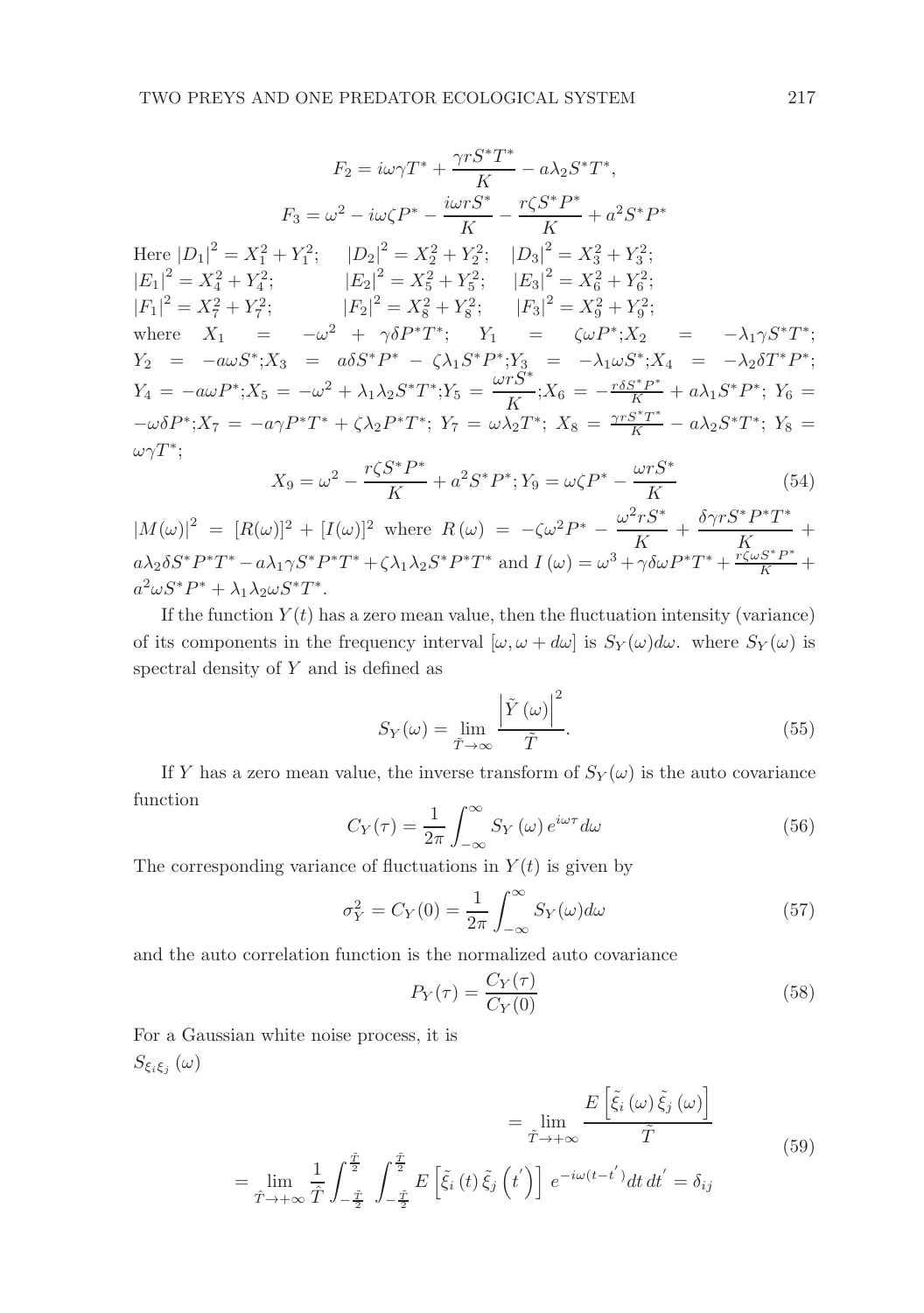From (53), we have

$$
\tilde{u}_{i}(\omega) = \sum_{j=1}^{3} K_{ij}(\omega) \tilde{\xi}_{j}(\omega) ; i = 1, 2, 3.
$$
 (60)

From (56) we have

$$
S_{u_i}(\omega) = \sum_{j=1}^{3} \eta_j \, |K_{ij}(\omega)|^2 \; ; \; i = 1, 2, 3 \tag{61}
$$

where  $K_{ij}(\omega) = [M(\omega)]^{-1}$ .

Hence by (60) and (61), the intensities of fluctuations in the variable  $u_i$ ;  $i = 1, 2, 3$ are given by

$$
\sigma_{u_i}^2 = \frac{1}{2\pi} \sum_{j=1}^3 \int_{-\infty}^{\infty} \eta_j \left| K_{ij}(\omega) \right|^2 d\omega, \quad i = 1, 2, 3,
$$
\n(62)

and from (53), (54), (62) we obtain:

$$
\sigma_{u_1}^2 = \frac{1}{2\pi} \Biggl\{ \int_{-\infty}^{\infty} \frac{1}{R^2(\omega) + I^2(\omega)} \Biggl[ \alpha_1 \left( X_1^2 + Y_1^2 \right) + \alpha_2 \left( X_2^2 + Y_2^2 \right) + \alpha_3 \left( X_3^2 + Y_3^2 \right) \Biggr] d\omega \Biggr\},\tag{63}
$$
\n
$$
\sigma_{u_2}^2 = \frac{1}{2\pi} \Biggl\{ \int_{-\infty}^{\infty} \frac{1}{R^2(\omega) + I^2(\omega)} \Biggl[ \alpha_1 \left( X_4^2 + Y_4^2 \right) + \alpha_2 \left( X_5^2 + Y_5^2 \right) + \alpha_3 \left( X_6^2 + Y_6^2 \right) \Biggr] d\omega \Biggr\},\tag{64}
$$
\n
$$
\sigma_{u_3}^2 = \frac{1}{2\pi} \Biggl\{ \int_{-\infty}^{\infty} \frac{1}{R^2(\omega) + I^2(\omega)} \Biggl[ \alpha_1 \left( X_7^2 + Y_7^2 \right) + \alpha_2 \left( X_8^2 + Y_8^2 \right) + \alpha_3 \left( X_9^2 + Y_9^2 \right) \Biggr] d\omega \Biggr\},\tag{65}
$$

where  $|M(\omega)| = R(\omega) + iI(\omega)$ .

If we are interested in the dynamics of system (40)-(42) with either  $\alpha_1 = 0$  or  $\alpha_2 = 0$  or  $\alpha_3 = 0$ , then the population variances are:

If 
$$
\alpha_1 = 0
$$
,  $\alpha_2 = 0$ , then  $\sigma_{u_1}^2 = \frac{\alpha_3}{2\pi} \int_{-\infty}^{\infty} \frac{(X_3^2 + Y_3^2)}{R^2(\omega) + I^2(\omega)} d\omega$ ;  $\sigma_{u_2}^2 = \frac{\alpha_3}{2\pi} \int_{-\infty}^{\infty} \frac{(X_6^2 + Y_6^2)}{R^2(\omega) + I^2(\omega)} d\omega$ ,  
\n $\sigma_{u_3}^2 = \frac{\alpha_3}{2\pi} \int_{-\infty}^{\infty} \frac{(X_9^2 + Y_9^2)}{R^2(\omega) + I^2(\omega)} d\omega$ .  
\nIf  $\alpha_2 = 0$ ,  $\alpha_3 = 0$ , then  $\sigma_{u_1}^2 = \frac{\alpha_1}{2\pi} \int_{-\infty}^{\infty} \frac{(X_1^2 + Y_1^2)}{R^2(\omega) + I^2(\omega)} d\omega$ ,  $\sigma_{u_2}^2 = \frac{\alpha_1}{2\pi} \int_{-\infty}^{\infty} \frac{(X_4^2 + Y_4^2)}{R^2(\omega) + I^2(\omega)} d\omega$ ,  
\n $\sigma_{u_3}^2 = \frac{\alpha_1}{2\pi} \int_{-\infty}^{\infty} \frac{(X_7^2 + Y_7^2)}{R^2(\omega) + I^2(\omega)} d\omega$ .  
\nIf  $\alpha_3 = 0$ ,  $\alpha_1 = 0$ , then  $\sigma_{u_1}^2 = \frac{\alpha_2}{2\pi} \int_{-\infty}^{\infty} \frac{(X_2^2 + Y_2^2)}{R^2(\omega) + I^2(\omega)} d\omega$ ,  $\sigma_{u_2}^2 = \frac{\alpha_2}{2\pi} \int_{-\infty}^{\infty} \frac{(X_5^2 + Y_5^2)}{R^2(\omega) + I^2(\omega)} d\omega$ ;  
\n $\sigma_{u_3}^2 = \frac{\alpha_2}{2\pi} \int_{-\infty}^{\infty} \frac{(X_8^2 + Y_8^2)}{R^2(\omega) + I^2(\omega)} d\omega$ .

The equations in (63)-(65) give three variations of inhabitants. The integrations over the real line can be estimated which gives the variations of inhabitants.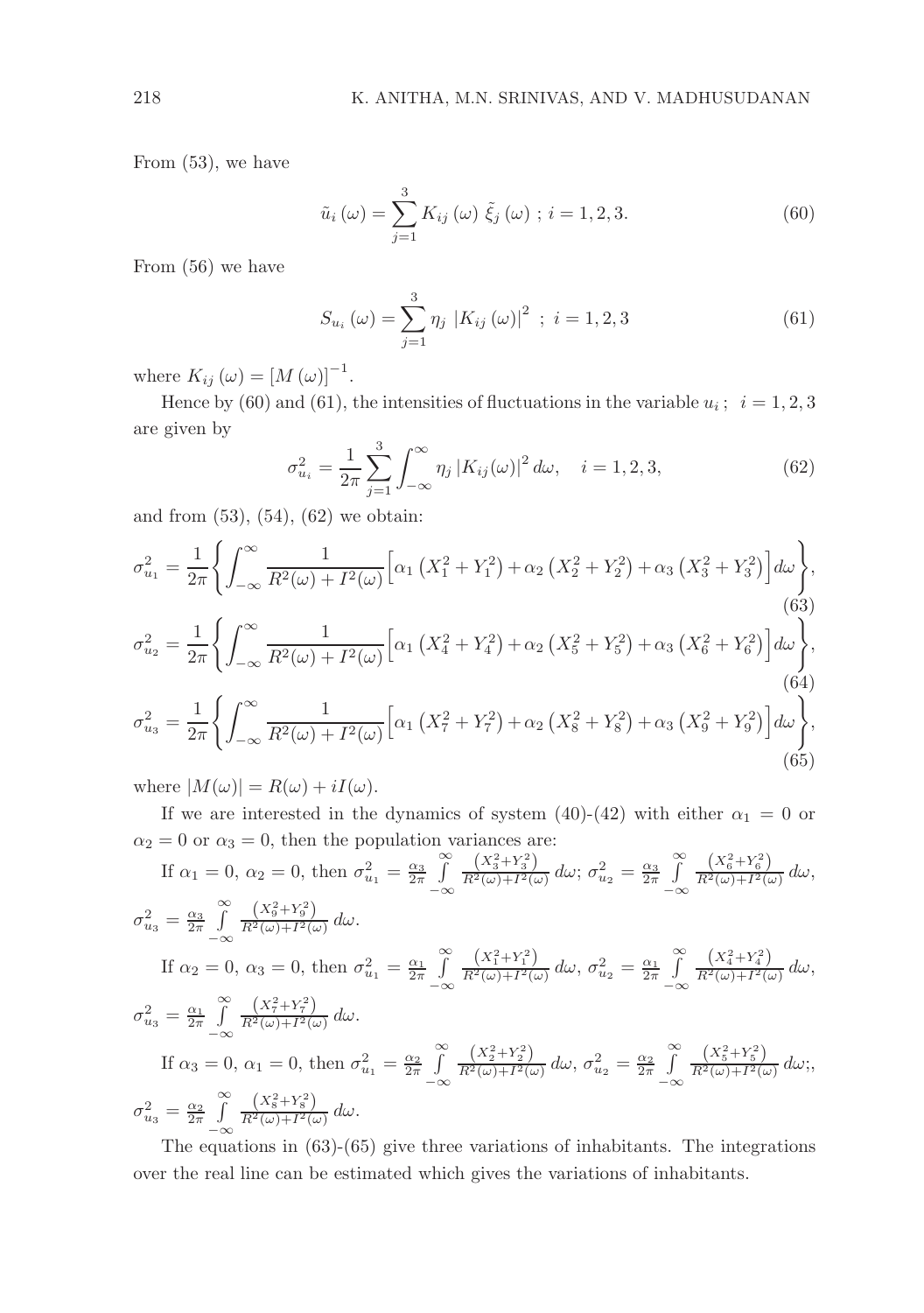



Figure 1: Represents the variations of Figure 2: Represents phase portrait dipopulations against time







Figure 3: Represents the variations of Figure 4: Represents phase portrait dipopulations against time agram among species

# 10. NUMERICAL SIMULATIONS

In this segment we validate our analytical findings through numerical simulations by using MATLAB software considering the following parameters:

**Example 1.** For the parameters  $r = 3.5$ ;  $K = 1.5$ ;  $a = 0.41$ ;  $b = 0.7$ ;  $\lambda_2 = 0.9$ ;  $\lambda_1 =$  $1.2; \alpha = 0.1; \beta = 0.7; \gamma = 0.36; \delta = 0.6; \eta = 0.2; d = 0.2; \zeta = 0.25;$  with  $\alpha_1 = 1, \alpha_2 =$ 2,  $\alpha_3 = 3$ . See Figures 1 and 2.

**Example 2.** For the parameters  $r = 3.5$ ;  $K = 1.5$ ;  $a = 0.41$ ;  $b = 0.7$ ;  $\lambda_2 = 0.9$ ;  $\lambda_1 =$  $1.2; \alpha = 0.1; \beta = 0.7; \gamma = 0.36; \delta = 0.6; \eta = 0.2; d = 0.2; \zeta = 0.25; \text{with } \alpha_1 = 8, \alpha_2 =$ 9,  $\alpha_3 = 10$ . See Figures 3 and 4.

**Example 3.** For the parameters  $r = 3.5$ ;  $K = 1.5$ ;  $a = 0.41$ ;  $b = 0.7$ ;  $\lambda_2 = 0.9$ ;  $\lambda_1 =$  $1.2; \alpha = 0.1; \beta = 0.7; \gamma = 0.36; \delta = 0.6; \eta = 0.2; d = 0.2; \zeta = 0.25;$  with  $\alpha_1 = 10, \alpha_2 =$ 20,  $\alpha_3 = 30$ . See Figures 5 and 6.

**Example 4.** For the parameters  $r = 1.5$ ; K = 1.23; a = 0.41; b = 0.7;  $\lambda_2 = 0.9$ ;  $\lambda_1 =$  $1.2; \alpha = 0.1; \beta = 0.7; \gamma = 0.36; \delta = 0.6; \eta = 0.2; d = 0.2; \zeta = 0.3;$  and initial densi-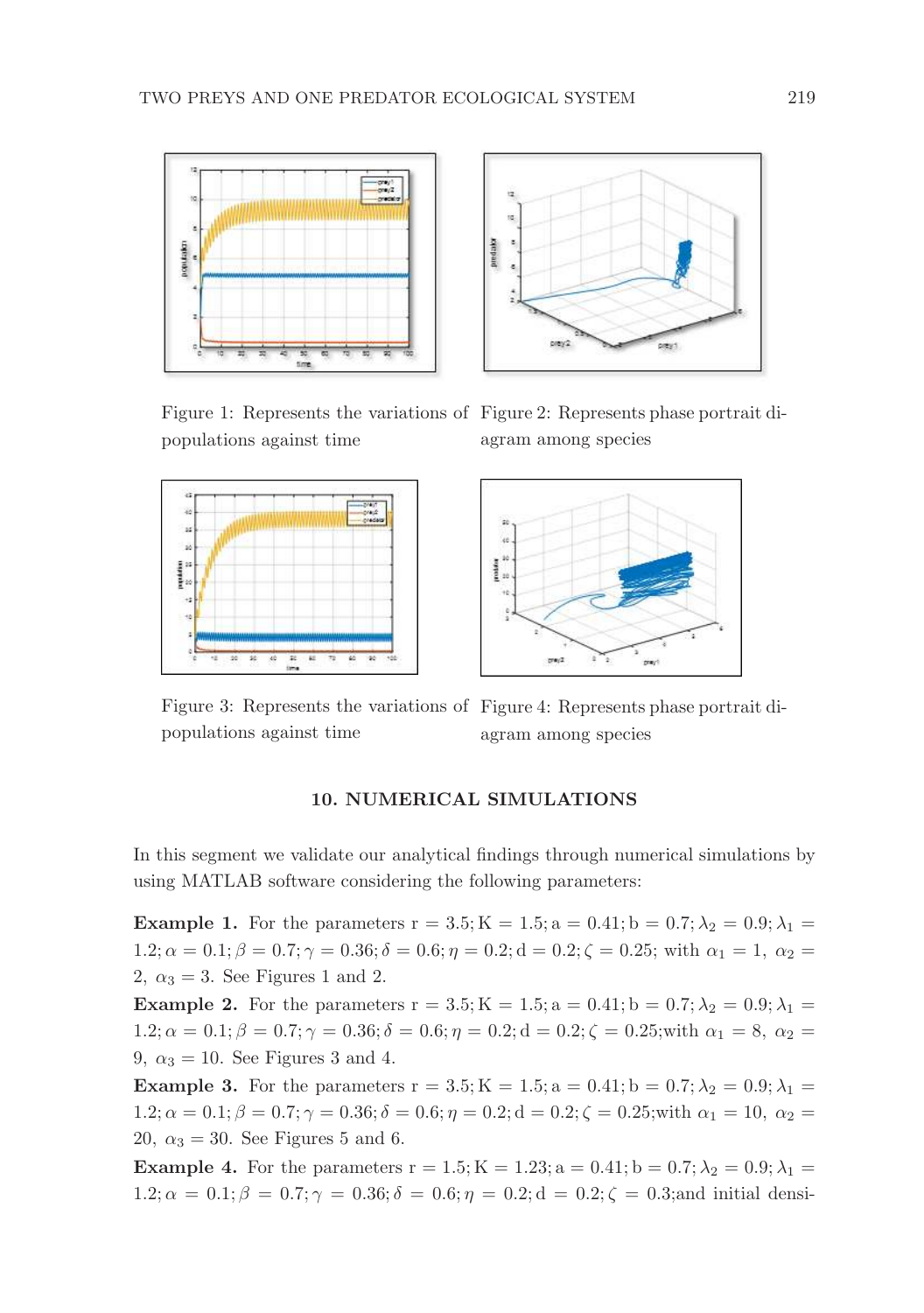

Figure 5: Represents the variations of populations against time



Figure 7: Represents the variations of populations against time



Figure 6: Represents phase portrait diagram among species



Figure 8: Represents phase portrait diagram among species



populations against time



ties[0.1 0.20 0.80]. See Figures 7 and 8.

**Example 5.** For the parameters = 1.5; K = 1.23; a = 0.41; b = 0.7;  $\lambda_2 = 0.9; \lambda_1 =$  $1.2; \alpha = 0.1; \beta = 0.7; \gamma = 0.36; \delta = 0.6; \eta = 0.2; d = 0.2; \zeta = 0.3$ . See Figures 9 and 10.

Example 6. For the parameters  $r = 1.5; K = 1.23; a = 0.41; b = 0.7; \lambda_2 = 0.9; \lambda_1 =$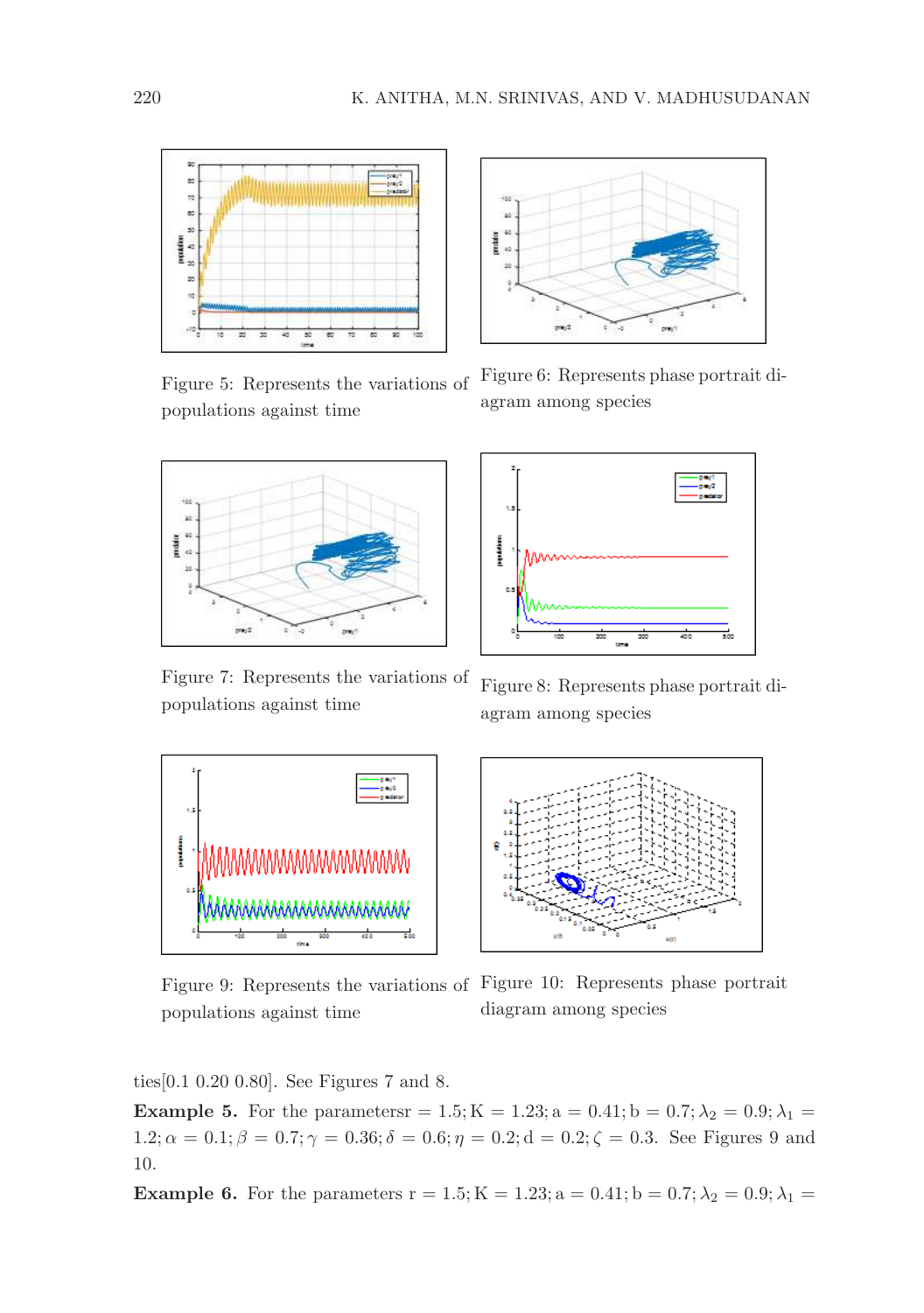

Figure 11: Represents the variations of Figure 12: Represents phase portrait populations against time diagram among species

 $1.2; \alpha = 0.1; \beta = 0.7; \gamma = 0.36; \delta = 0.6; \eta = 0.2; d = 0.2; \zeta = 0.3.$ 

## 11. CONCLUDING REMARKS

In this article, we checked the positivity, boundedness, existence of equilibrium points with feasible condition of deterministic model is discussed. We also analysed local & global stabilities about steady states from figures  $(8)-(12)$ . It is verified that the impact of the gestational delay in predator response function. The stability criteria in the absence of delay  $(\tau = 0)$  will not necessarily guarantee the stability of the system in presence of delay ( $\tau \neq 0$ ). For the above choice of Example-5 there is a unique positive root of the equation for which Hopf-bifurcation occurs  $\tau = \tau^* = 4.65$  (see Fig.9 and 10). Therefore By theorem  $5 E_6(x^*, y^*, z^*)$  loses its stability as  $\tau$  passes through critical value of  $\tau^*$ . We verify that  $\tau = 4.5 < \tau^*$ ,  $E_6$  is locally asymptotically stable (see Fig.7) and 8), Keeping other parameter fixed, if we take  $\tau = 4.83 > \tau^*$ , it is seen that  $E_6$  is unstable and there is bifurcating periodic solution near  $E_6$ (See Fig 12) Periodic oscillations of  $x, y$  and  $z$  in finite time are shown in Fig (11). Thus using the time delay as control, it is possible to break stable behaviour of system and drive it to an unstable state. Also it is possible to keep population at a desired level. Also we computed the population intensity of fluctuation due to incorporation of noise which leads to chaos in reality. In this paper we have studied stochastic stability of two prey and one predator (by inclusion of self-interaction prey species and competition between prey species) of around interior steady state.We also conclude that the inclusion of stochastic perturbation creates a significant change in the intensity of populations due to change of responsive parameters causes chaotic dynamics with low, medium and high variances of oscillations from figures  $(1)$ ,  $(2)$ ,  $(3)$ ,  $(4)$ ,  $(5)$ ,  $(7)$ .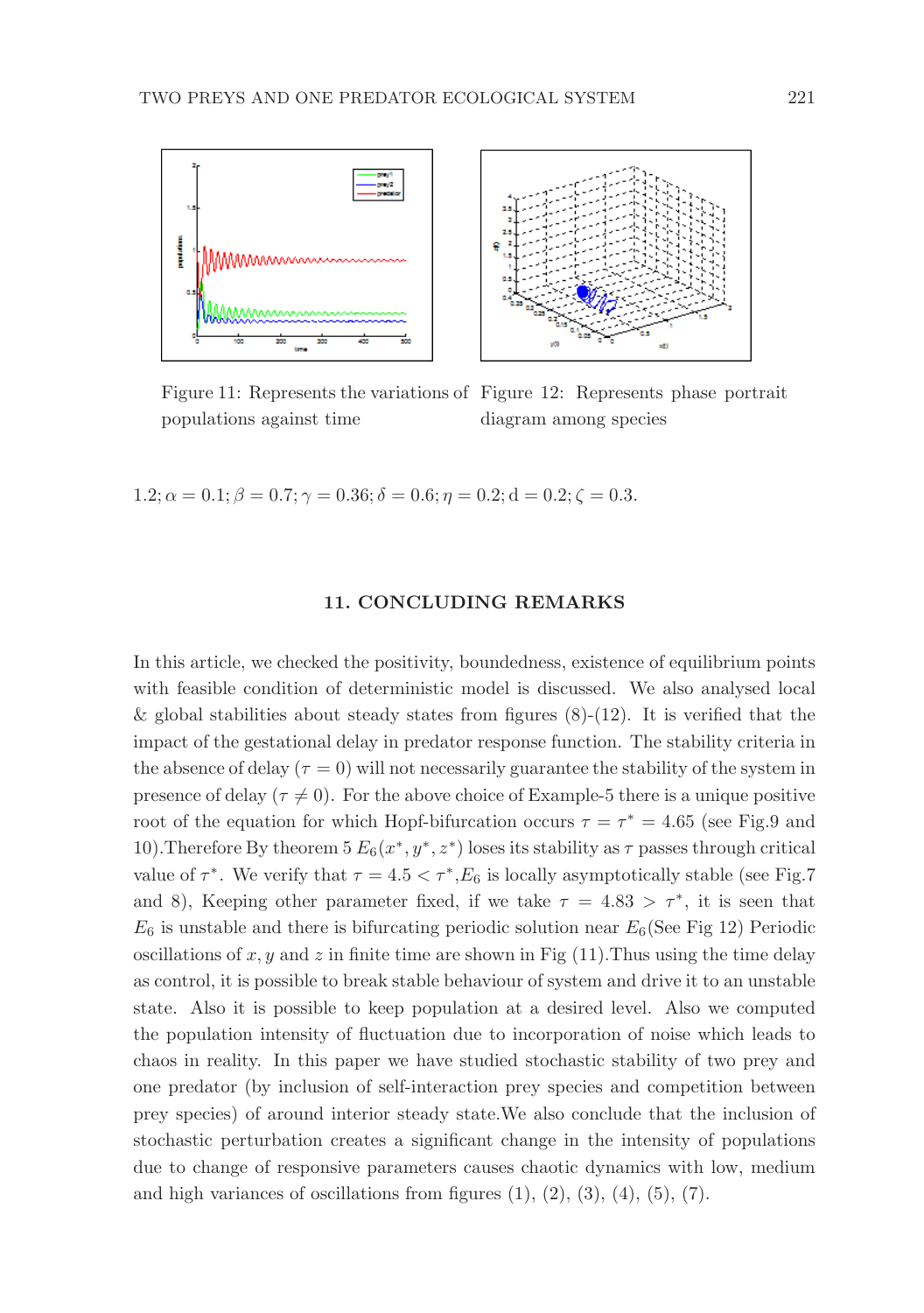#### REFERENCES

- [1] A. Klebanoff, and A.Hastings, Chaos in one-predator, two-prey models; general results from bifurcation theory, Math, Bioscience, 122 (2), 221, 1994.
- [2] A. Maiti, M.M. Janaand, G.P. Samanta, Deterministic and stochastic analysis of a ratio dependent predator-prey system with delay, Nonlinear Anal. Model. Control, 12 (3), 383–398, 2007.
- [3] A.F.Nindjin, M.A. Aziz –Alaoui, Analysis of a predator-prey model with modified Leslie-Gower and Holling type II schemes with time delay, Nonlinear Anal: Real World Appl. 7, 1104-1118, 2006.
- [4] A.J. Lotka, Elements of Physical Biology. Baltimore: Williams and Willkins, 1925.
- [5] A.Maiti, G.P. Samanta, Deterministic and stochastic analysis of ratio dependent prey-predator system, Int. J. syst. sci, 37, 317-326, 2006.
- [6] B.Patra, A.Maiti, Samantha, Effect of time delay on a Ration dependent food chain model nonlinear analysis modeling and control, 14, 199-216, 2009.
- [7] C.S.Holling, Some characteristic of simple types of predation and parasitism, Canadian Entomologist, 91, 385-398, 1959.
- [8] C.S.Holling, The functional response of predators to prey density and its role in mimicry and population regulations, Mem.Entomol.Soc Can **97**, 5-60, 1965.
- [9] D. Xiao,S. Ruan, Global dynamics of a ratio-dependent predator-prey system, Journal of Mathematical Biology, 43 268-290, 2001.
- [10] F.Karagoglu, H.Merdan, Hopf Bifurcation of a ratio-dependent predator-prey model involving two discrete maturation time delays haos, Solit., Fract., 68, 159-168, 2014.
- [11] G.Birkoff, G.C.Rota, Ordinary differential equation, Ginn, Bosta, 1982.
- [12] G.P. Samanta, Stochastic analysis of a prey-predator system, Int. J. Math. Edu. Sci. Technol., 25 (6), pp.797–803, 1994.
- [13] G.P. Samanta, S.Bera, A.Maiti,. Stochastic analysis of prey-predator model with herd behaviour prey, Nonlinear analysis, modelling and control,  $21$  (3), 345-361, 2015
- [14] G.P.Samantha, Sharma, Dynamical behavior of a two prey and one predator system, Differential equations and dynamical systems App; 22, 125-145, 2014.
- [15] H.Beak, Y.Do and D. Lim,(2011), A three species food chain system with two types of functional response, Abstract and Applied Analysis, 1085/3375, 155- 159, 2011.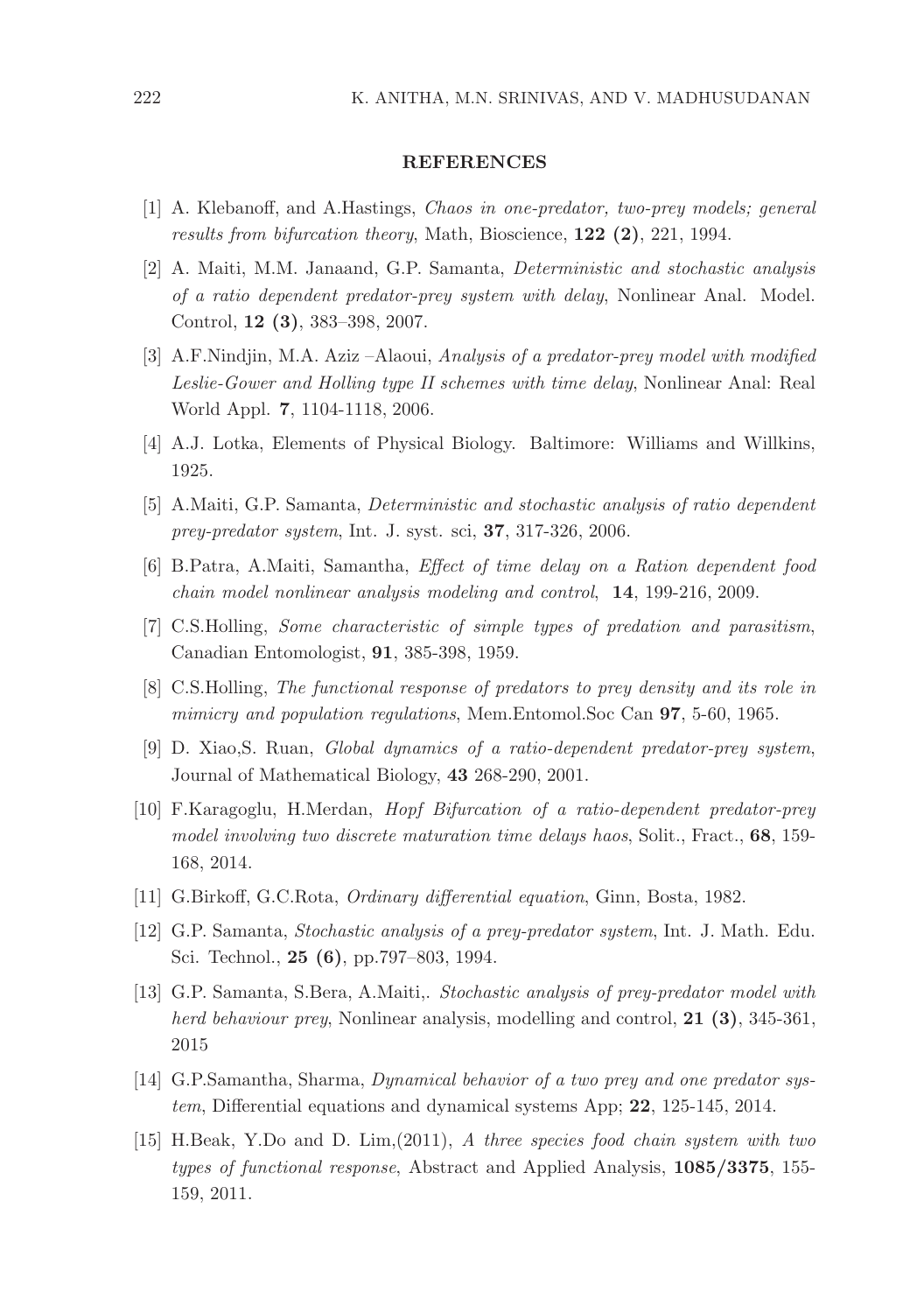- [16] H.I. Freedman and PWaltman, Mathematical analysis of some three species food  $chain$  models, Mathematical Bioscience, 33 (3/4), 257-276, 1977.
- [17] I.B.Schwartz, L.Billings, T.W.Carr, M.I.Dykman, Noise induced switching and extinction of the systems in delay, Phys., Rev., E 91, 012139, 2015.
- [18] J.D.Parrish. and S.B. Saila, Inter specific competition, predation and species diversity, Journal of Theoretical Biology, 27 (2), 207-220, 1970.
- [19] J.K. Hale, Ordinary differential equation, John Willey and sons, New York, 1969.
- [20] J.P. Tripathi, S. Abbas, M. Thauker, Stability analysis of two prey one predator model, AIP control, 1479-95, 2012.
- [21] J. Ripa, P. Lundbeg, V. Kaitala, A general theory of environmental noise in ecological food webs, Am., Nat 256-263, 1998.
- [22] K. Fujii, Complexity-stability relationship of two-prey-one predator species system model: local and global stability, Journal of Theoretical Biology, 69 (4), 613-623, 1977.
- [23] K.Gopalsamy, Stability and Oscillations in Delay Differential Equations of Population Dynamics, Kluwer Academic Publishers, Netherlands, 1992.
- [24] M. Mackey, Ld chaos in ph.Glass, Oscillations and chaos in physiological control systems, science 197, 287-289, 1977.
- [25] M.W. Hirsch., Smale, S. and Devaney, R., Differential Equations, Dynamical Systems and an Introduction to Chaos, Academic Press, USA, 2004
- [26] P.Feng, Analysis of a delayed predator-prey model with ratio-dependent functional response and quadratic harvesting, J. Appl. Math.Comp, 44, (1-2), 2014.
- [27] R.K. Upadhyay, A. Mukhopadhyay, S.R.K. Iyengar, Influence of environmental noise on the dynamics of a realistic ecological model, Fluct.Noise. Lett,  $7(1)$ , 61-77, 2001.
- [28] R.Lande, Risks of Population Extinction From Demographic And Environmental Stochasticity And Random Catastrophes, Am., Nat. 1422, 911-927, 1993.
- [29] R.M.May, Stability in randomly fluctuating deterministic environments, Am., Nat, 107, 621-650, 1973.
- [30] R.M. Nisbet and W.S.C. Gurney., Modelling Fluctuating Populations, John Wiley, New York, 1982
- [31] R.M.Nisbet, and W.S.C. Gurney., The systematic formulation of population models for insects with dynamically varying in star duration, Theoret. Popul. Biol., 23 (1), 114–135, 1983.
- [32] R.T.Paine, The Pisaster-Tegula interaction: preypatches, predator food preference and inter tidal community structure, Ecology, 50 (6), 950-961, 1969.